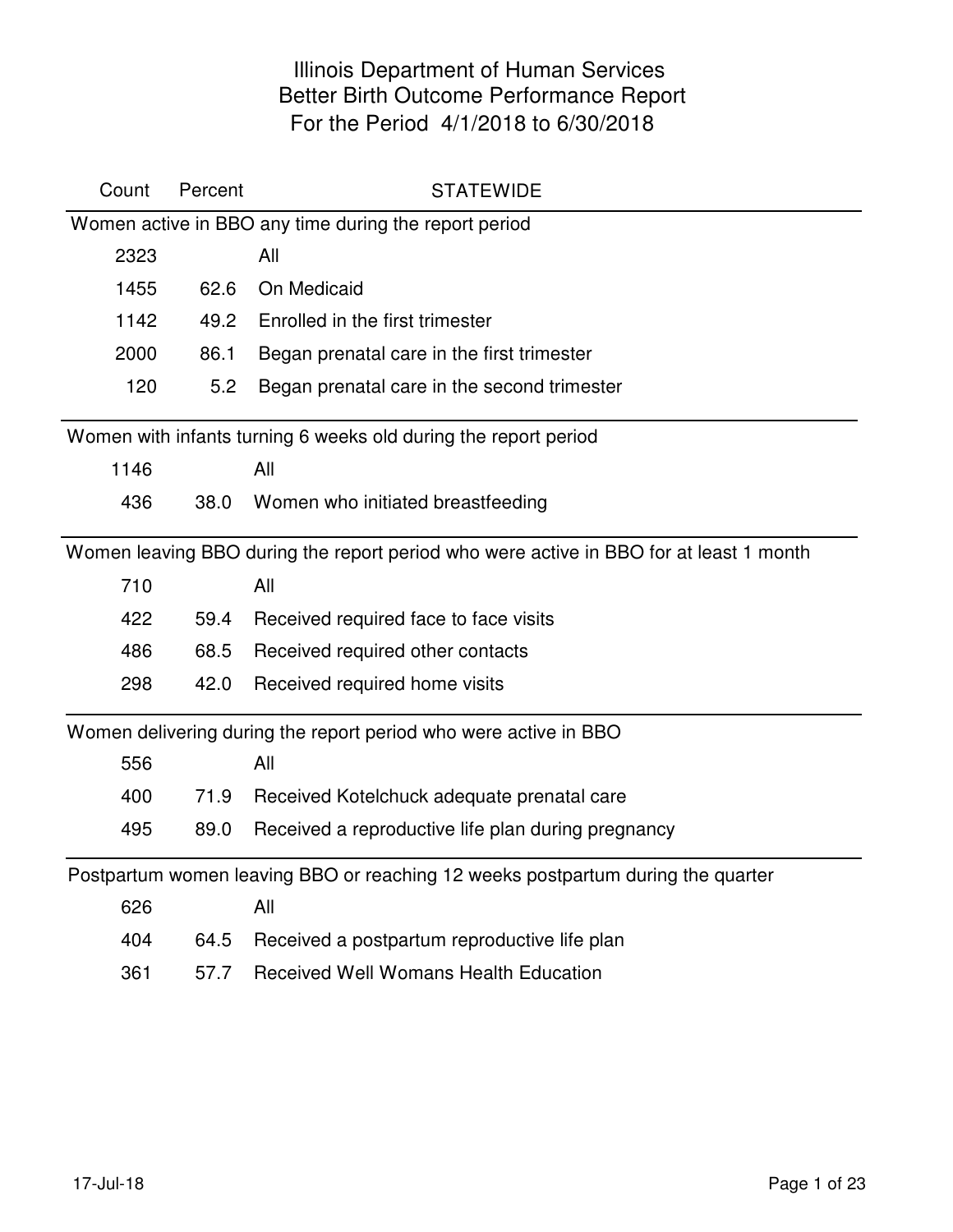| Count | Percent | <b>ADAMS CHD</b>                                                                       |
|-------|---------|----------------------------------------------------------------------------------------|
|       |         | Women active in BBO any time during the report period                                  |
| 76    |         | All                                                                                    |
| 60    | 78.9    | On Medicaid                                                                            |
| 50    | 65.8    | Enrolled in the first trimester                                                        |
| 74    | 97.4    | Began prenatal care in the first trimester                                             |
| 1     | 1.3     | Began prenatal care in the second trimester                                            |
|       |         | Women with infants turning 6 weeks old during the report period                        |
| 35    |         | All                                                                                    |
| 8     | 22.9    | Women who initiated breastfeeding                                                      |
|       |         | Women leaving BBO during the report period who were active in BBO for at least 1 month |
| 24    |         | All                                                                                    |
| 24    | 100.0   | Received required face to face visits                                                  |
| 24    | 100.0   | Received required other contacts                                                       |
| 20    | 83.3    | Received required home visits                                                          |
|       |         | Women delivering during the report period who were active in BBO                       |
| 14    |         | All                                                                                    |
| 13    | 92.9    | Received Kotelchuck adequate prenatal care                                             |
| 14    | 100.0   | Received a reproductive life plan during pregnancy                                     |
|       |         | Postpartum women leaving BBO or reaching 12 weeks postpartum during the quarter        |
| 20    |         | All                                                                                    |
| 18    | 90.0    | Received a postpartum reproductive life plan                                           |
| 17    | 85.0    | <b>Received Well Womans Health Education</b>                                           |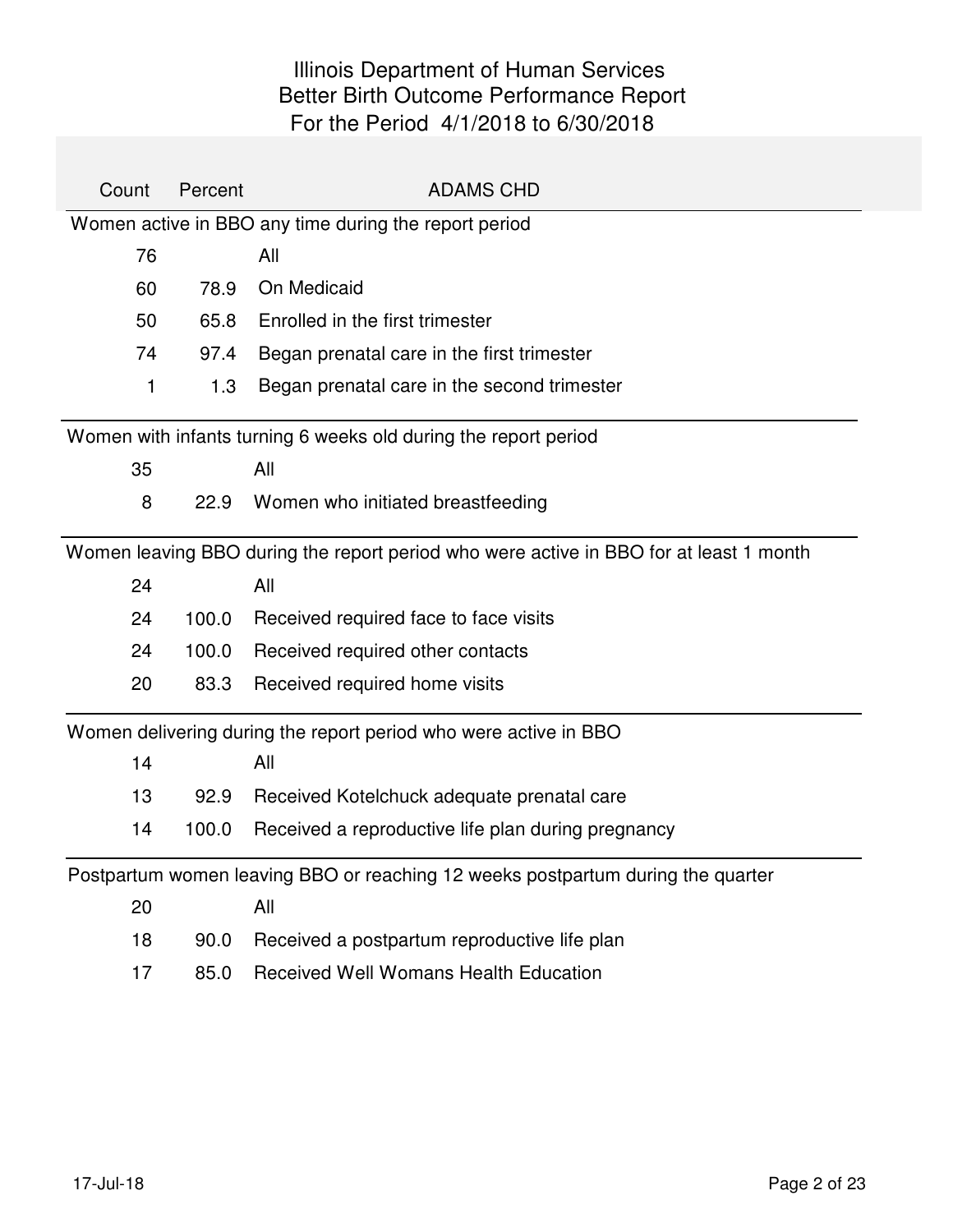| Count       | Percent | AUNT MARTHA'S YOUTH SERV COOK                                                          |
|-------------|---------|----------------------------------------------------------------------------------------|
|             |         | Women active in BBO any time during the report period                                  |
| 64          |         | All                                                                                    |
| 46          | 71.9    | On Medicaid                                                                            |
| 24          | 37.5    | Enrolled in the first trimester                                                        |
| 45          | 70.3    | Began prenatal care in the first trimester                                             |
| 11          | 17.2    | Began prenatal care in the second trimester                                            |
|             |         | Women with infants turning 6 weeks old during the report period                        |
| 16          |         | All                                                                                    |
| 5           |         | 31.3 Women who initiated breastfeeding                                                 |
|             |         | Women leaving BBO during the report period who were active in BBO for at least 1 month |
| $\mathbf 0$ |         | All                                                                                    |
| $\mathbf 0$ | 0.0     | Received required face to face visits                                                  |
| $\mathbf 0$ | 0.0     | Received required other contacts                                                       |
| $\mathbf 0$ | 0.0     | Received required home visits                                                          |
|             |         | Women delivering during the report period who were active in BBO                       |
| 16          |         | All                                                                                    |
| 9           | 56.3    | Received Kotelchuck adequate prenatal care                                             |
| 16          | 100.0   | Received a reproductive life plan during pregnancy                                     |
|             |         | Postpartum women leaving BBO or reaching 12 weeks postpartum during the quarter        |
| 0           |         | All                                                                                    |
| $\mathbf 0$ | 0.0     | Received a postpartum reproductive life plan                                           |
| 0           | 0.0     | <b>Received Well Womans Health Education</b>                                           |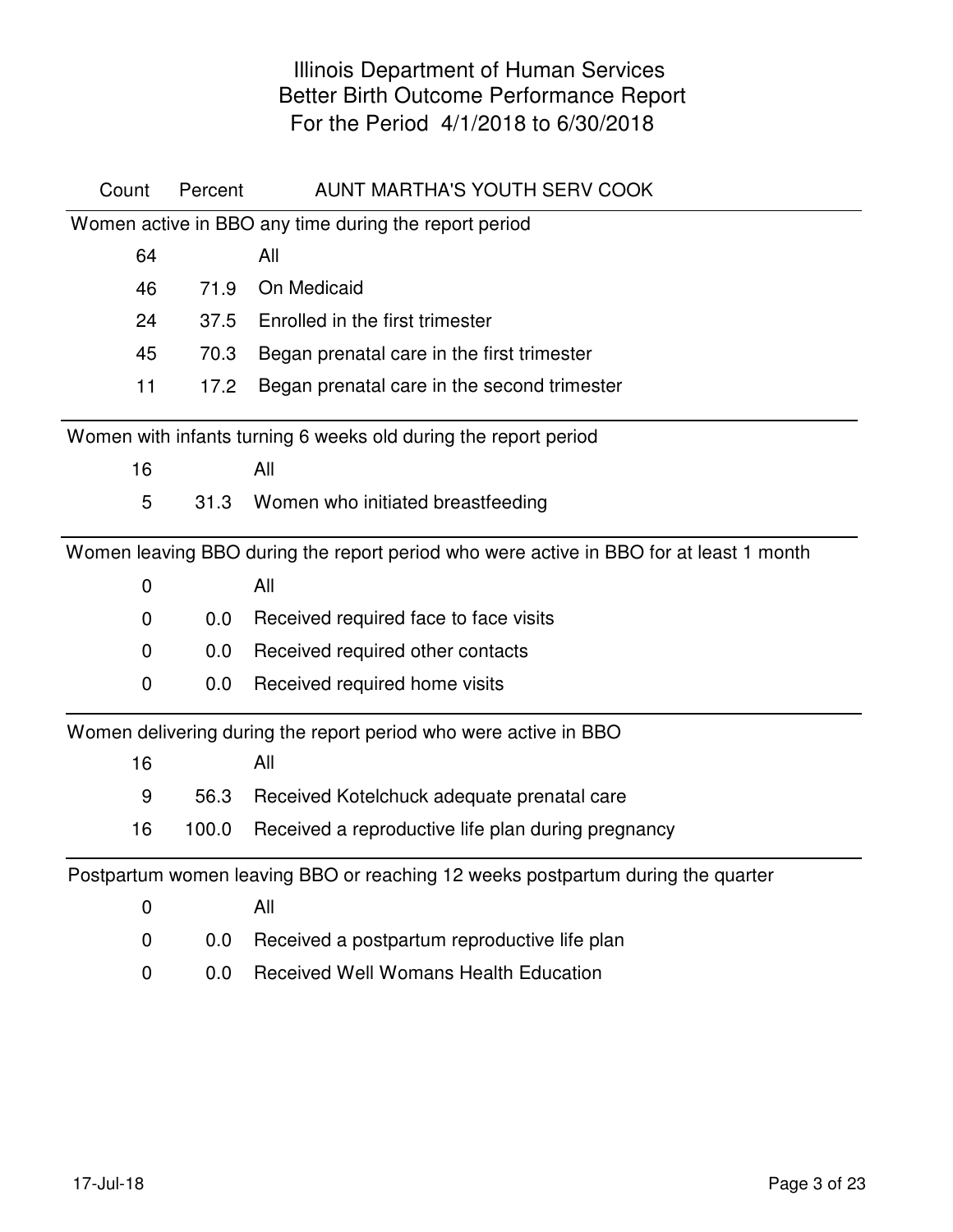| Count | Percent | <b>AUSTIN PEOPLES ACTION CENTER</b>                                                    |
|-------|---------|----------------------------------------------------------------------------------------|
|       |         | Women active in BBO any time during the report period                                  |
| 53    |         | All                                                                                    |
| 40    | 75.5    | On Medicaid                                                                            |
| 17    | 32.1    | Enrolled in the first trimester                                                        |
| 43    | 81.1    | Began prenatal care in the first trimester                                             |
| 6     | 11.3    | Began prenatal care in the second trimester                                            |
|       |         | Women with infants turning 6 weeks old during the report period                        |
| 28    |         | All                                                                                    |
| 15    | 53.6    | Women who initiated breastfeeding                                                      |
|       |         | Women leaving BBO during the report period who were active in BBO for at least 1 month |
| 8     |         | All                                                                                    |
| 3     | 37.5    | Received required face to face visits                                                  |
| 6     | 75.0    | Received required other contacts                                                       |
| 3     | 37.5    | Received required home visits                                                          |
|       |         | Women delivering during the report period who were active in BBO                       |
| 15    |         | All                                                                                    |
| 10    | 66.7    | Received Kotelchuck adequate prenatal care                                             |
| 15    | 100.0   | Received a reproductive life plan during pregnancy                                     |
|       |         | Postpartum women leaving BBO or reaching 12 weeks postpartum during the quarter        |
| 16    |         | All                                                                                    |
| 11    | 68.8    | Received a postpartum reproductive life plan                                           |
| 4     | 25.0    | <b>Received Well Womans Health Education</b>                                           |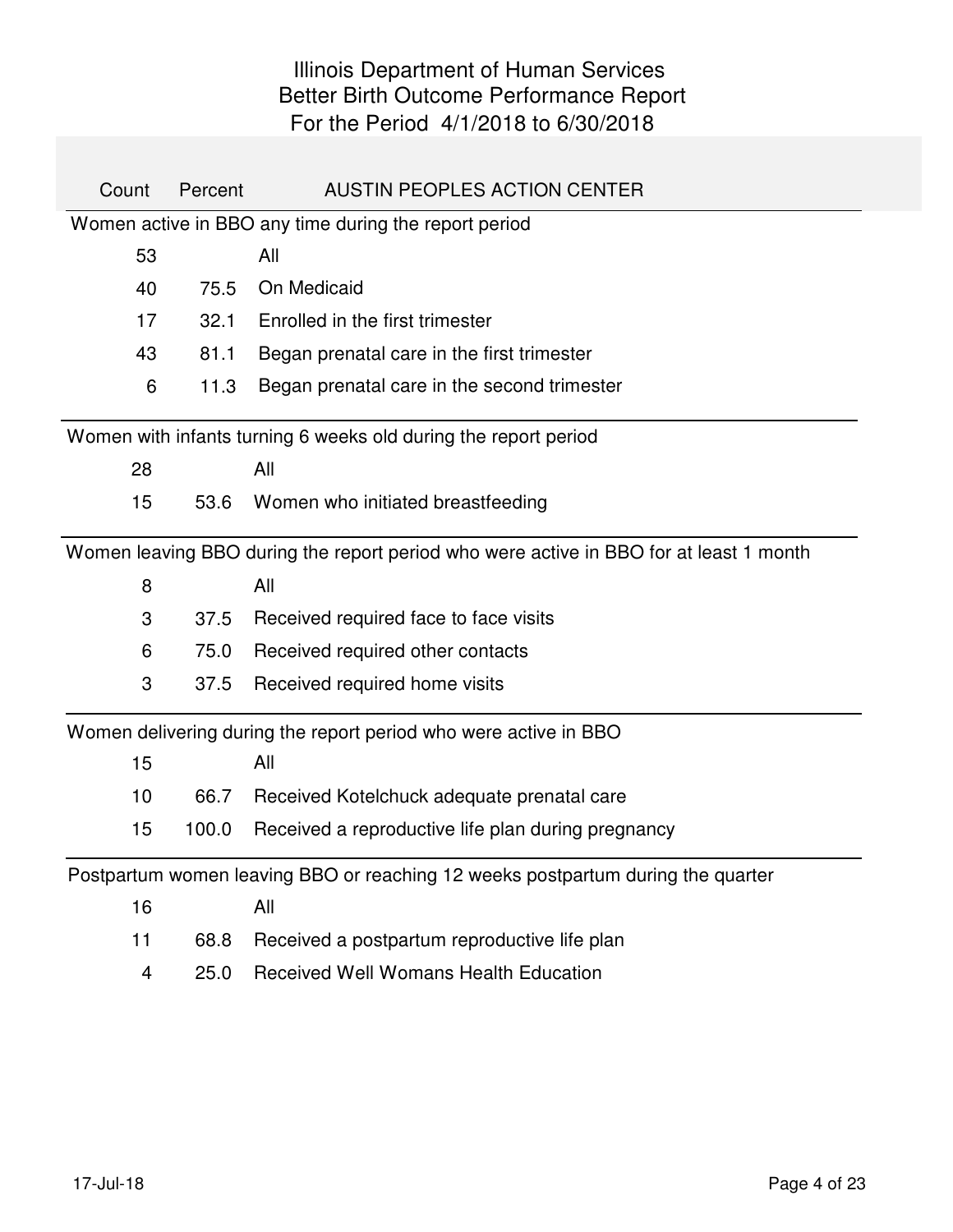| Count | Percent | CATHOLIC CHARITIES OF CHICAGO                                                          |
|-------|---------|----------------------------------------------------------------------------------------|
|       |         | Women active in BBO any time during the report period                                  |
| 159   |         | All                                                                                    |
| 112   | 70.4    | On Medicaid                                                                            |
| 34    | 21.4    | Enrolled in the first trimester                                                        |
| 142   | 89.3    | Began prenatal care in the first trimester                                             |
| 6     | 3.8     | Began prenatal care in the second trimester                                            |
|       |         | Women with infants turning 6 weeks old during the report period                        |
| 92    |         | All                                                                                    |
| 33    | 35.9    | Women who initiated breastfeeding                                                      |
|       |         | Women leaving BBO during the report period who were active in BBO for at least 1 month |
| 50    |         | All                                                                                    |
| 12    | 24.0    | Received required face to face visits                                                  |
| 25    | 50.0    | Received required other contacts                                                       |
| 11    | 22.0    | Received required home visits                                                          |
|       |         | Women delivering during the report period who were active in BBO                       |
| 51    |         | All                                                                                    |
| 26    | 51.0    | Received Kotelchuck adequate prenatal care                                             |
| 31    | 60.8    | Received a reproductive life plan during pregnancy                                     |
|       |         | Postpartum women leaving BBO or reaching 12 weeks postpartum during the quarter        |
| 48    |         | All                                                                                    |
| 15    | 31.3    | Received a postpartum reproductive life plan                                           |
| 13    | 27.1    | <b>Received Well Womans Health Education</b>                                           |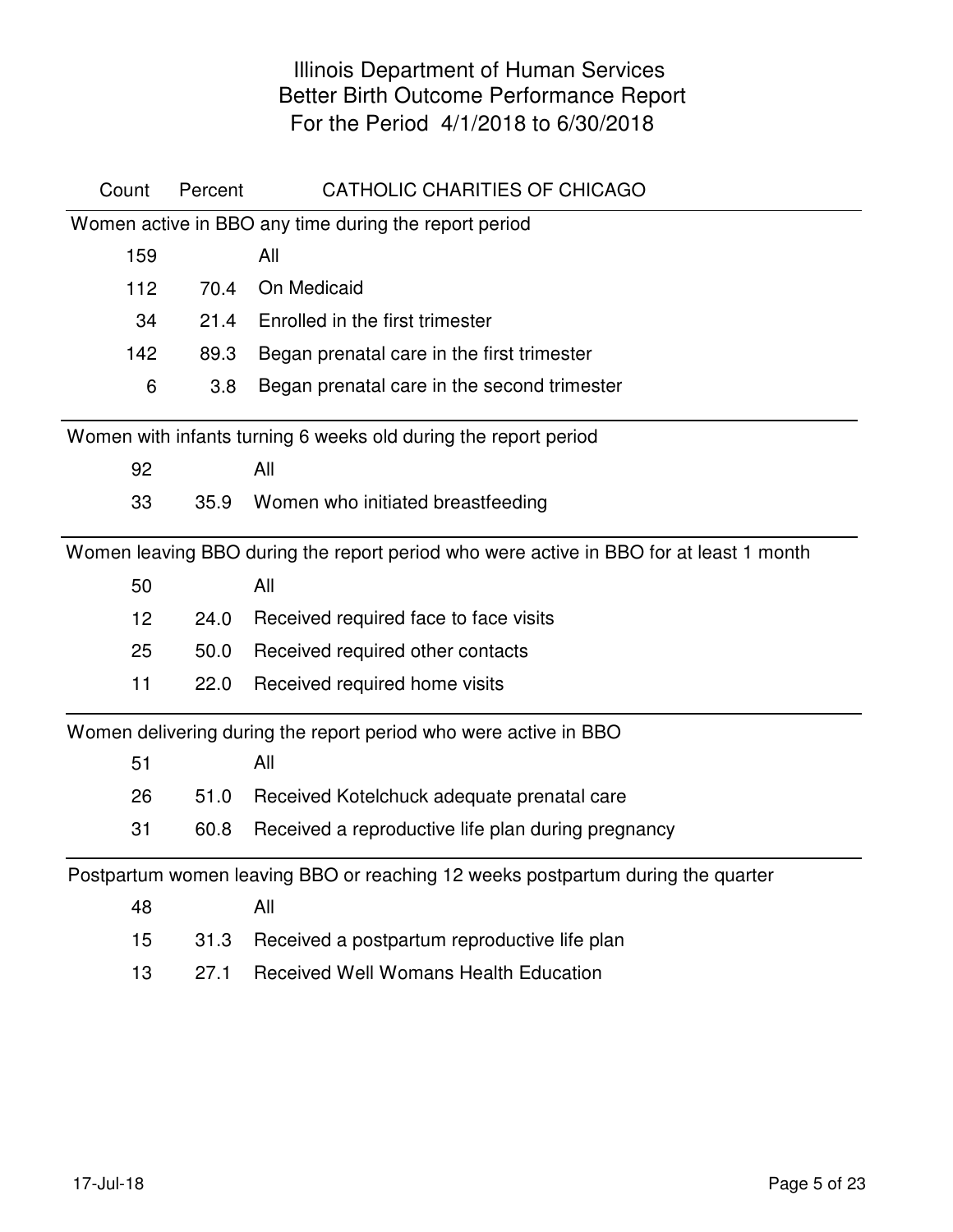| Count          | Percent | <b>COMMUNITY ALTERNATIVES UNLTD</b>                                                    |
|----------------|---------|----------------------------------------------------------------------------------------|
|                |         | Women active in BBO any time during the report period                                  |
| 164            |         | All                                                                                    |
| 70             | 42.7    | On Medicaid                                                                            |
| 45             | 27.4    | Enrolled in the first trimester                                                        |
| 151            | 92.1    | Began prenatal care in the first trimester                                             |
| $\overline{7}$ | 4.3     | Began prenatal care in the second trimester                                            |
|                |         | Women with infants turning 6 weeks old during the report period                        |
| 72             |         | All                                                                                    |
| 39             | 54.2    | Women who initiated breastfeeding                                                      |
|                |         | Women leaving BBO during the report period who were active in BBO for at least 1 month |
| 49             |         | All                                                                                    |
| 41             | 83.7    | Received required face to face visits                                                  |
| 31             | 63.3    | Received required other contacts                                                       |
| 31             | 63.3    | Received required home visits                                                          |
|                |         | Women delivering during the report period who were active in BBO                       |
| 29             |         | All                                                                                    |
| 27             | 93.1    | Received Kotelchuck adequate prenatal care                                             |
| 29             | 100.0   | Received a reproductive life plan during pregnancy                                     |
|                |         | Postpartum women leaving BBO or reaching 12 weeks postpartum during the quarter        |
| 47             |         | All                                                                                    |
| 26             | 55.3    | Received a postpartum reproductive life plan                                           |
| 28             | 59.6    | <b>Received Well Womans Health Education</b>                                           |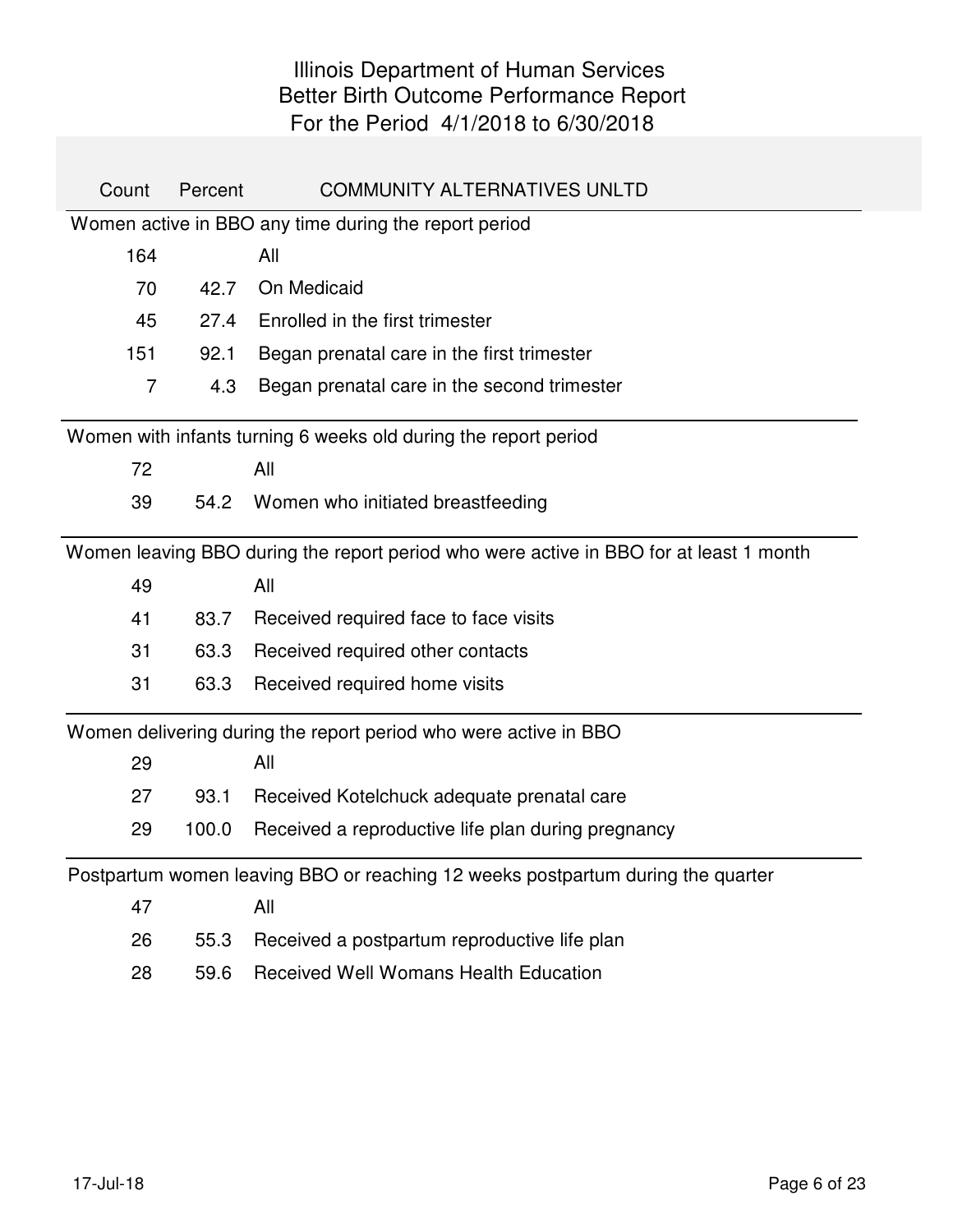| Count | Percent | <b>DUPAGE CHD</b>                                                                      |
|-------|---------|----------------------------------------------------------------------------------------|
|       |         | Women active in BBO any time during the report period                                  |
| 117   |         | All                                                                                    |
| 47    | 40.2    | On Medicaid                                                                            |
| 61    | 52.1    | Enrolled in the first trimester                                                        |
| 91    | 77.8    | Began prenatal care in the first trimester                                             |
| 9     | 7.7     | Began prenatal care in the second trimester                                            |
|       |         | Women with infants turning 6 weeks old during the report period                        |
| 67    |         | All                                                                                    |
| 32    | 47.8    | Women who initiated breastfeeding                                                      |
|       |         | Women leaving BBO during the report period who were active in BBO for at least 1 month |
| 47    |         | All                                                                                    |
| 32    | 68.1    | Received required face to face visits                                                  |
| 43    | 91.5    | Received required other contacts                                                       |
| 22    | 46.8    | Received required home visits                                                          |
|       |         | Women delivering during the report period who were active in BBO                       |
| 34    |         | All                                                                                    |
| 26    | 76.5    | Received Kotelchuck adequate prenatal care                                             |
| 34    | 100.0   | Received a reproductive life plan during pregnancy                                     |
|       |         | Postpartum women leaving BBO or reaching 12 weeks postpartum during the quarter        |
| 32    |         | All                                                                                    |
| 31    | 96.9    | Received a postpartum reproductive life plan                                           |
| 32    | 100.0   | <b>Received Well Womans Health Education</b>                                           |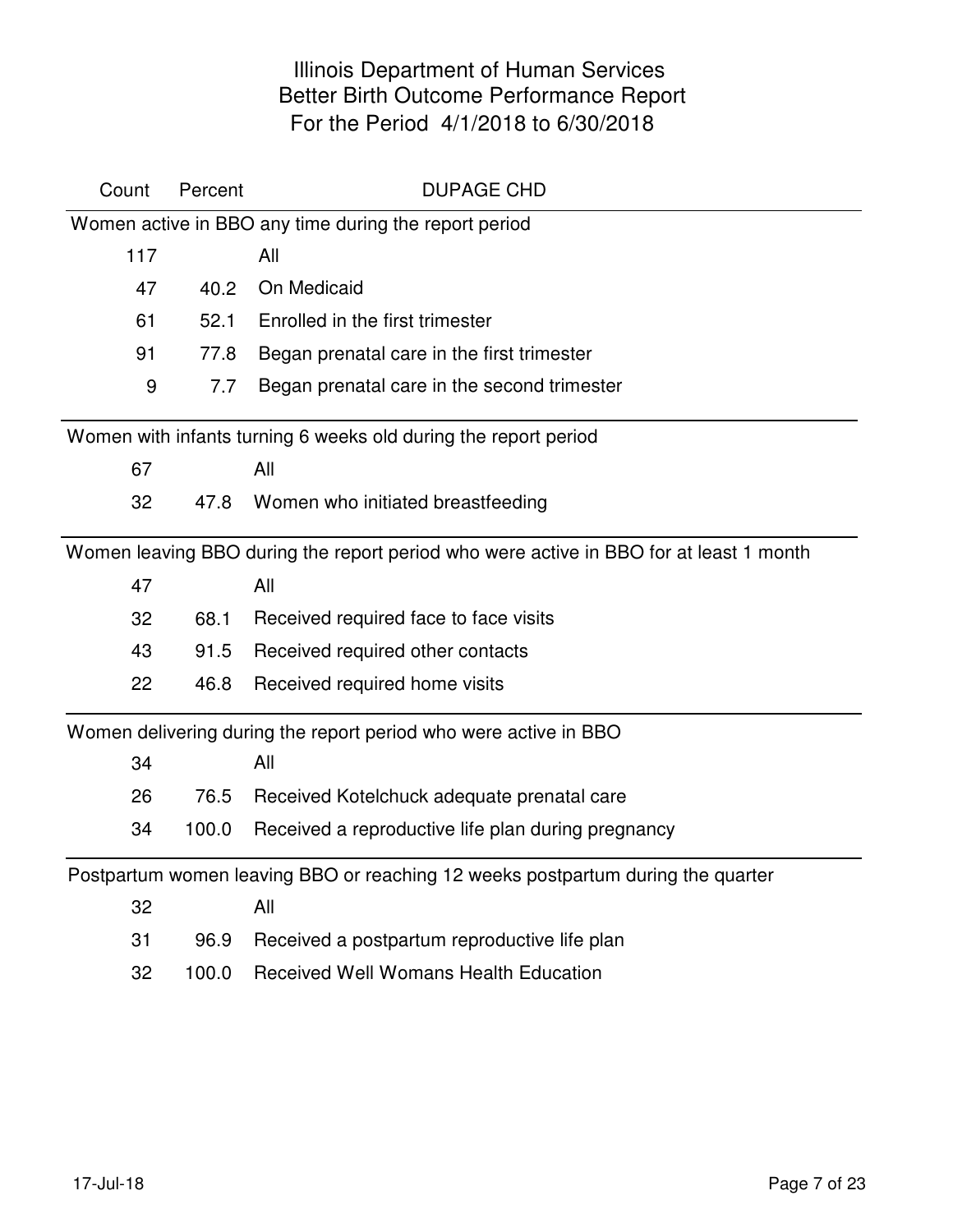| Count          | Percent | ERIE FAMILY HEALTH CENTER                                                              |
|----------------|---------|----------------------------------------------------------------------------------------|
|                |         | Women active in BBO any time during the report period                                  |
| 151            |         | All                                                                                    |
| 59             | 39.1    | On Medicaid                                                                            |
| 141            | 93.4    | Enrolled in the first trimester                                                        |
| 147            | 97.4    | Began prenatal care in the first trimester                                             |
| $\overline{4}$ | 2.6     | Began prenatal care in the second trimester                                            |
|                |         | Women with infants turning 6 weeks old during the report period                        |
| 66             |         | All                                                                                    |
| 28             | 42.4    | Women who initiated breastfeeding                                                      |
|                |         | Women leaving BBO during the report period who were active in BBO for at least 1 month |
| 43             |         | All                                                                                    |
| 34             | 79.1    | Received required face to face visits                                                  |
| 30             | 69.8    | Received required other contacts                                                       |
| 9              | 20.9    | Received required home visits                                                          |
|                |         | Women delivering during the report period who were active in BBO                       |
| 26             |         | All                                                                                    |
| 14             | 53.8    | Received Kotelchuck adequate prenatal care                                             |
| 26             | 100.0   | Received a reproductive life plan during pregnancy                                     |
|                |         | Postpartum women leaving BBO or reaching 12 weeks postpartum during the quarter        |
| 49             |         | All                                                                                    |
| 14             | 28.6    | Received a postpartum reproductive life plan                                           |
| 1              | 2.0     | <b>Received Well Womans Health Education</b>                                           |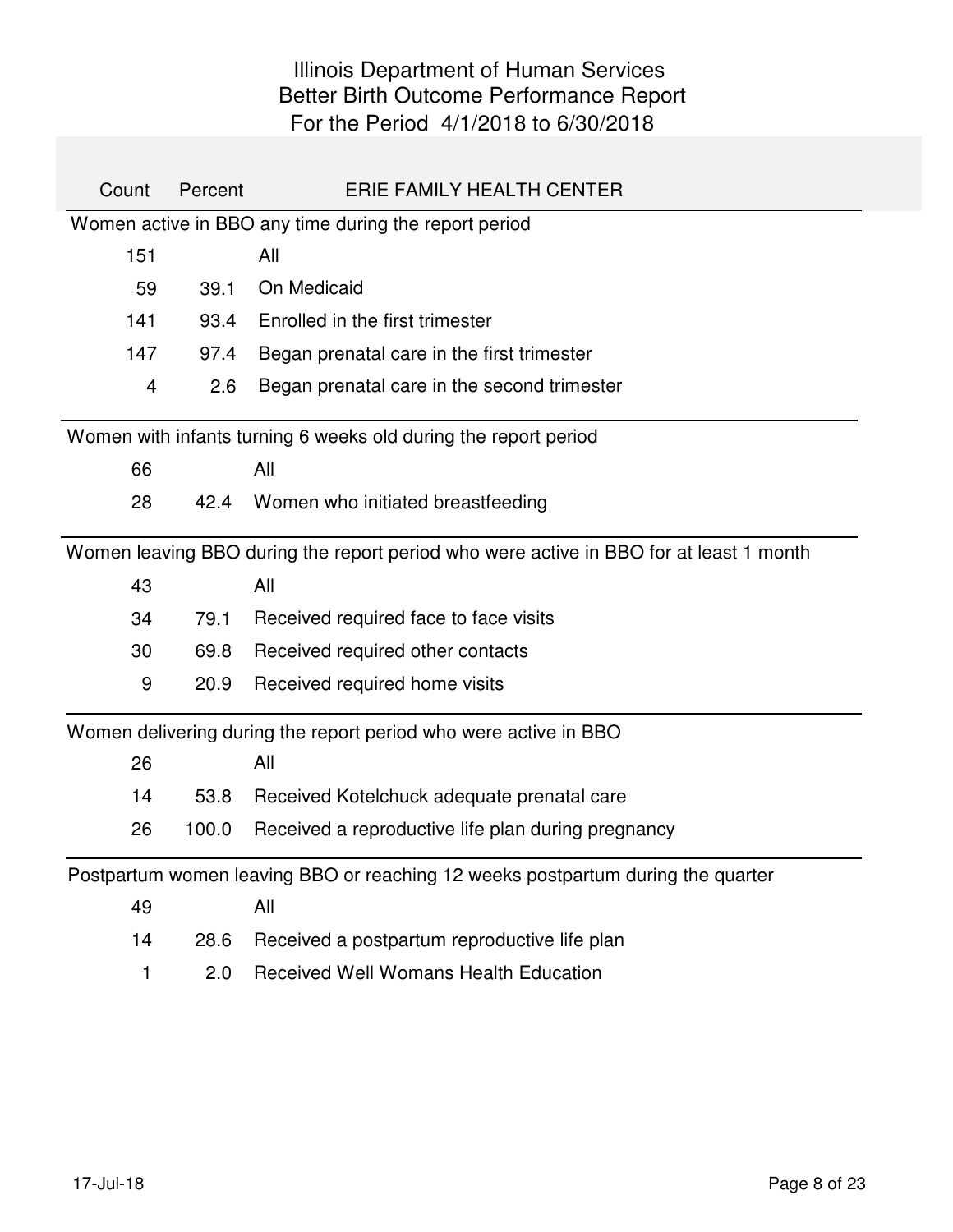| Count | Percent | <b>FIRMAN COMMUNITY SERVICES</b>                                                       |
|-------|---------|----------------------------------------------------------------------------------------|
|       |         | Women active in BBO any time during the report period                                  |
| 270   |         | All                                                                                    |
| 118   | 43.7    | On Medicaid                                                                            |
| 151   | 55.9    | Enrolled in the first trimester                                                        |
| 203   | 75.2    | Began prenatal care in the first trimester                                             |
| 11    | 4.1     | Began prenatal care in the second trimester                                            |
|       |         | Women with infants turning 6 weeks old during the report period                        |
| 176   |         | All                                                                                    |
| 79    | 44.9    | Women who initiated breastfeeding                                                      |
|       |         | Women leaving BBO during the report period who were active in BBO for at least 1 month |
| 119   |         | All                                                                                    |
| 31    | 26.1    | Received required face to face visits                                                  |
| 56    | 47.1    | Received required other contacts                                                       |
| 38    | 31.9    | Received required home visits                                                          |
|       |         | Women delivering during the report period who were active in BBO                       |
| 80    |         | All                                                                                    |
| 58    | 72.5    | Received Kotelchuck adequate prenatal care                                             |
| 73    | 91.3    | Received a reproductive life plan during pregnancy                                     |
|       |         | Postpartum women leaving BBO or reaching 12 weeks postpartum during the quarter        |
| 105   |         | All                                                                                    |
| 81    | 77.1    | Received a postpartum reproductive life plan                                           |
| 80    | 76.2    | <b>Received Well Womans Health Education</b>                                           |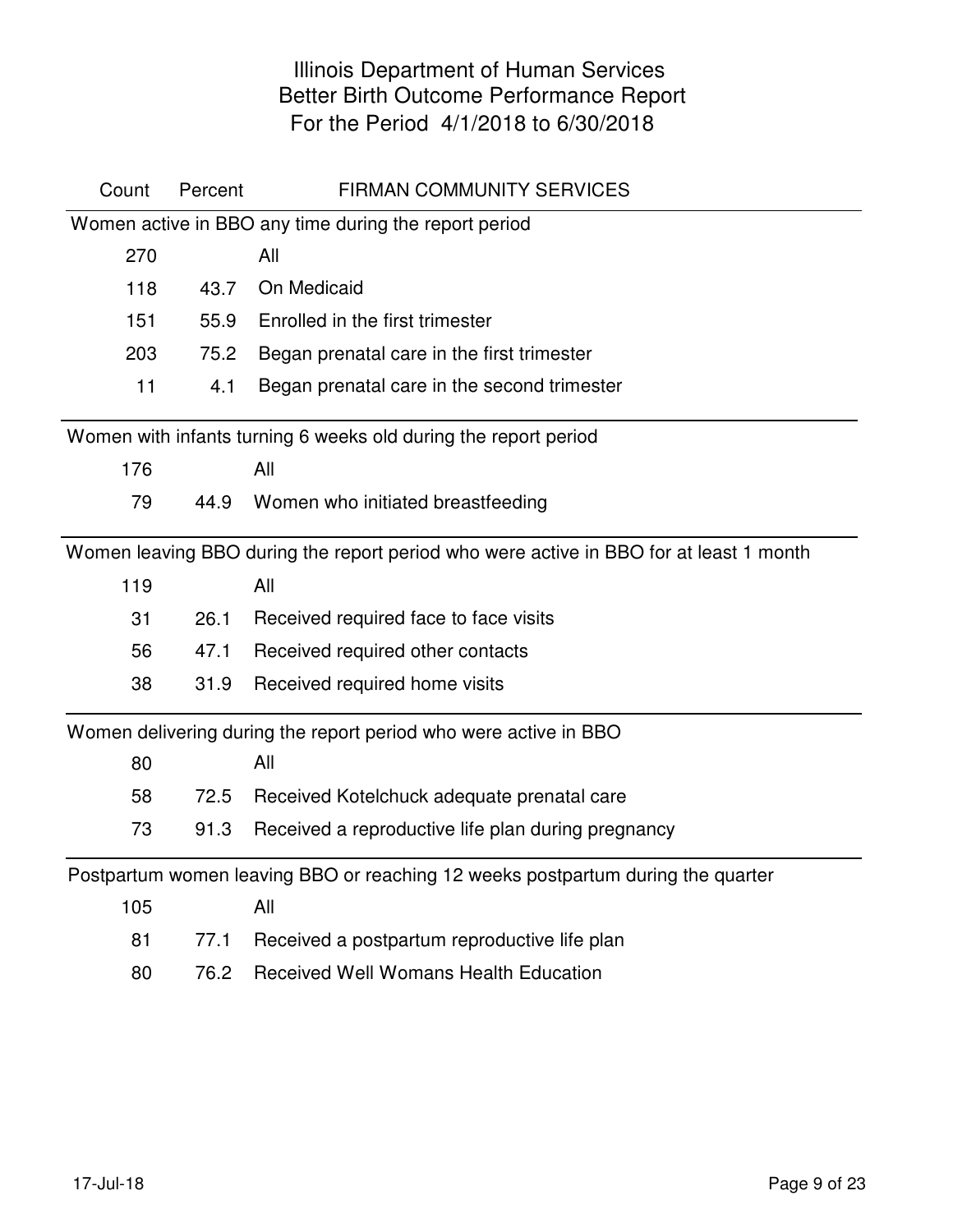| Count | Percent | <b>LAWNDALE CHRISTIAN HC</b>                                                           |
|-------|---------|----------------------------------------------------------------------------------------|
|       |         | Women active in BBO any time during the report period                                  |
| 166   |         | All                                                                                    |
| 133   | 80.1    | On Medicaid                                                                            |
| 72    | 43.4    | Enrolled in the first trimester                                                        |
| 149   | 89.8    | Began prenatal care in the first trimester                                             |
| 14    | 8.4     | Began prenatal care in the second trimester                                            |
|       |         | Women with infants turning 6 weeks old during the report period                        |
| 97    |         | All                                                                                    |
| 29    | 29.9    | Women who initiated breastfeeding                                                      |
|       |         | Women leaving BBO during the report period who were active in BBO for at least 1 month |
| 47    |         | All                                                                                    |
| 32    | 68.1    | Received required face to face visits                                                  |
| 27    | 57.4    | Received required other contacts                                                       |
| 21    | 44.7    | Received required home visits                                                          |
|       |         | Women delivering during the report period who were active in BBO                       |
| 48    |         | All                                                                                    |
| 29    | 60.4    | Received Kotelchuck adequate prenatal care                                             |
| 32    | 66.7    | Received a reproductive life plan during pregnancy                                     |
|       |         | Postpartum women leaving BBO or reaching 12 weeks postpartum during the quarter        |
| 44    |         | All                                                                                    |
| 19    | 43.2    | Received a postpartum reproductive life plan                                           |
| 17    | 38.6    | <b>Received Well Womans Health Education</b>                                           |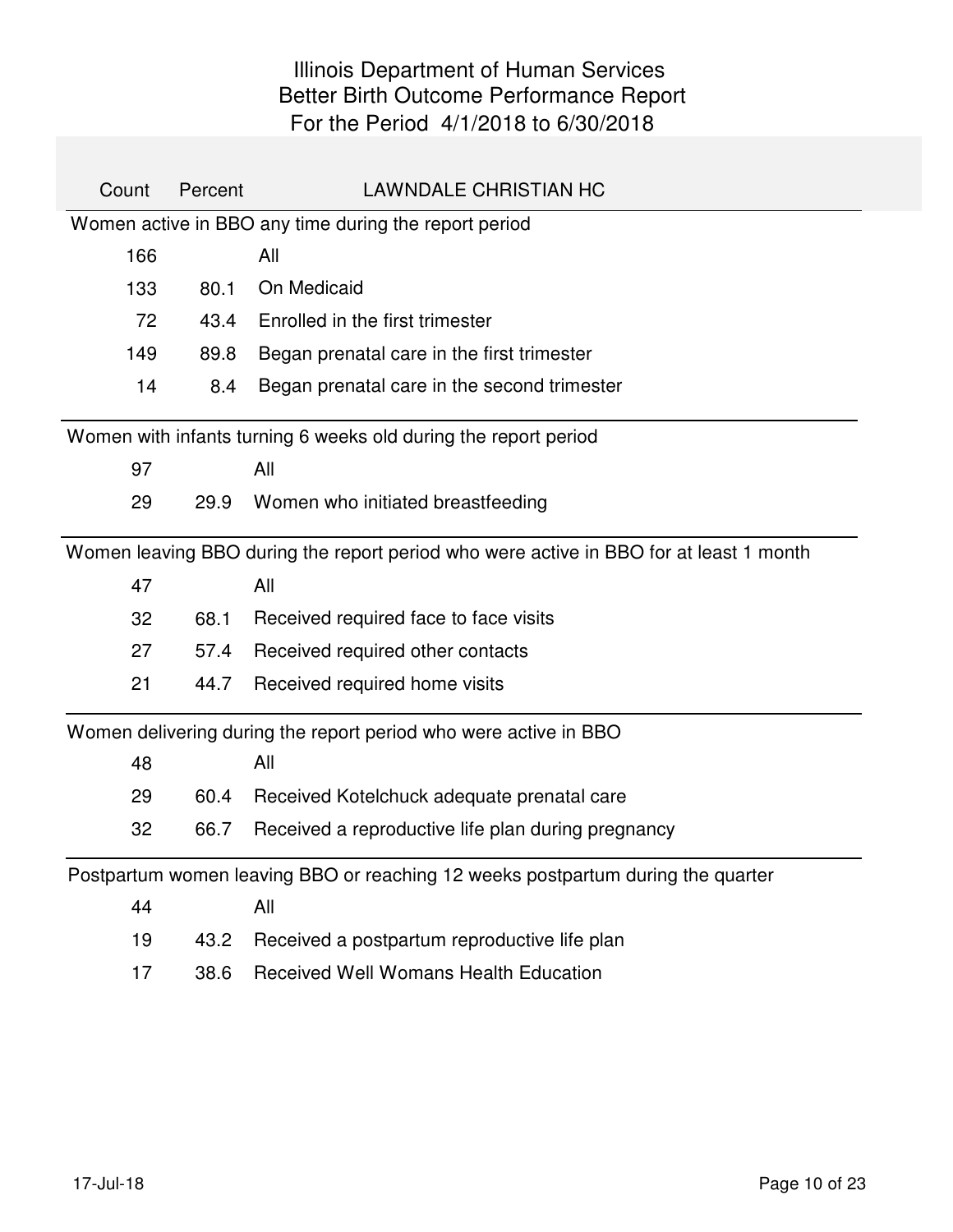| Count | Percent | <b>LIVINGSTON CHD</b>                                                                  |
|-------|---------|----------------------------------------------------------------------------------------|
|       |         | Women active in BBO any time during the report period                                  |
| 41    |         | All                                                                                    |
| 28    | 68.3    | On Medicaid                                                                            |
| 13    | 31.7    | Enrolled in the first trimester                                                        |
| 32    | 78.0    | Began prenatal care in the first trimester                                             |
| 6     | 14.6    | Began prenatal care in the second trimester                                            |
|       |         | Women with infants turning 6 weeks old during the report period                        |
| 27    |         | All                                                                                    |
| 9     | 33.3    | Women who initiated breastfeeding                                                      |
|       |         | Women leaving BBO during the report period who were active in BBO for at least 1 month |
| 15    |         | All                                                                                    |
| 14    | 93.3    | Received required face to face visits                                                  |
| 14    | 93.3    | Received required other contacts                                                       |
| 11    | 73.3    | Received required home visits                                                          |
|       |         | Women delivering during the report period who were active in BBO                       |
| 16    |         | All                                                                                    |
| 9     | 56.3    | Received Kotelchuck adequate prenatal care                                             |
| 16    | 100.0   | Received a reproductive life plan during pregnancy                                     |
|       |         | Postpartum women leaving BBO or reaching 12 weeks postpartum during the quarter        |
| 13    |         | All                                                                                    |
| 12    | 92.3    | Received a postpartum reproductive life plan                                           |
| 11    | 84.6    | <b>Received Well Womans Health Education</b>                                           |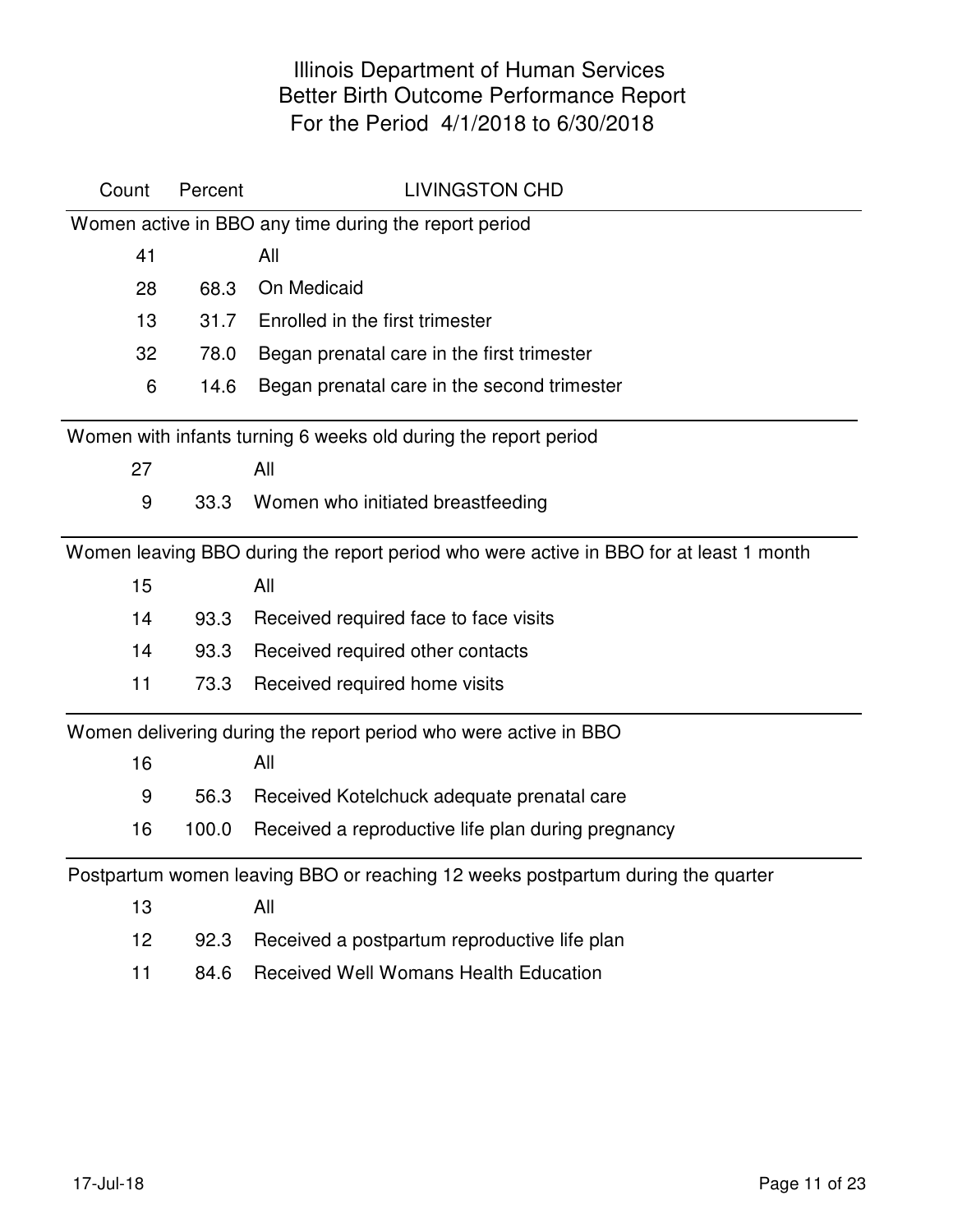| Count          | Percent | <b>MACON CHD</b>                                                                       |
|----------------|---------|----------------------------------------------------------------------------------------|
|                |         | Women active in BBO any time during the report period                                  |
| 153            |         | All                                                                                    |
| 129            | 84.3    | On Medicaid                                                                            |
| 89             | 58.2    | Enrolled in the first trimester                                                        |
| 143            | 93.5    | Began prenatal care in the first trimester                                             |
| $\overline{7}$ | 4.6     | Began prenatal care in the second trimester                                            |
|                |         | Women with infants turning 6 weeks old during the report period                        |
| 89             |         | All                                                                                    |
| 25             | 28.1    | Women who initiated breastfeeding                                                      |
|                |         | Women leaving BBO during the report period who were active in BBO for at least 1 month |
| 74             |         | All                                                                                    |
| 59             | 79.7    | Received required face to face visits                                                  |
| 62             | 83.8    | Received required other contacts                                                       |
| 40             | 54.1    | Received required home visits                                                          |
|                |         | Women delivering during the report period who were active in BBO                       |
| 47             |         | All                                                                                    |
| 44             | 93.6    | Received Kotelchuck adequate prenatal care                                             |
| 44             | 93.6    | Received a reproductive life plan during pregnancy                                     |
|                |         | Postpartum women leaving BBO or reaching 12 weeks postpartum during the quarter        |
| 49             |         | All                                                                                    |
| 45             | 91.8    | Received a postpartum reproductive life plan                                           |
| 44             | 89.8    | <b>Received Well Womans Health Education</b>                                           |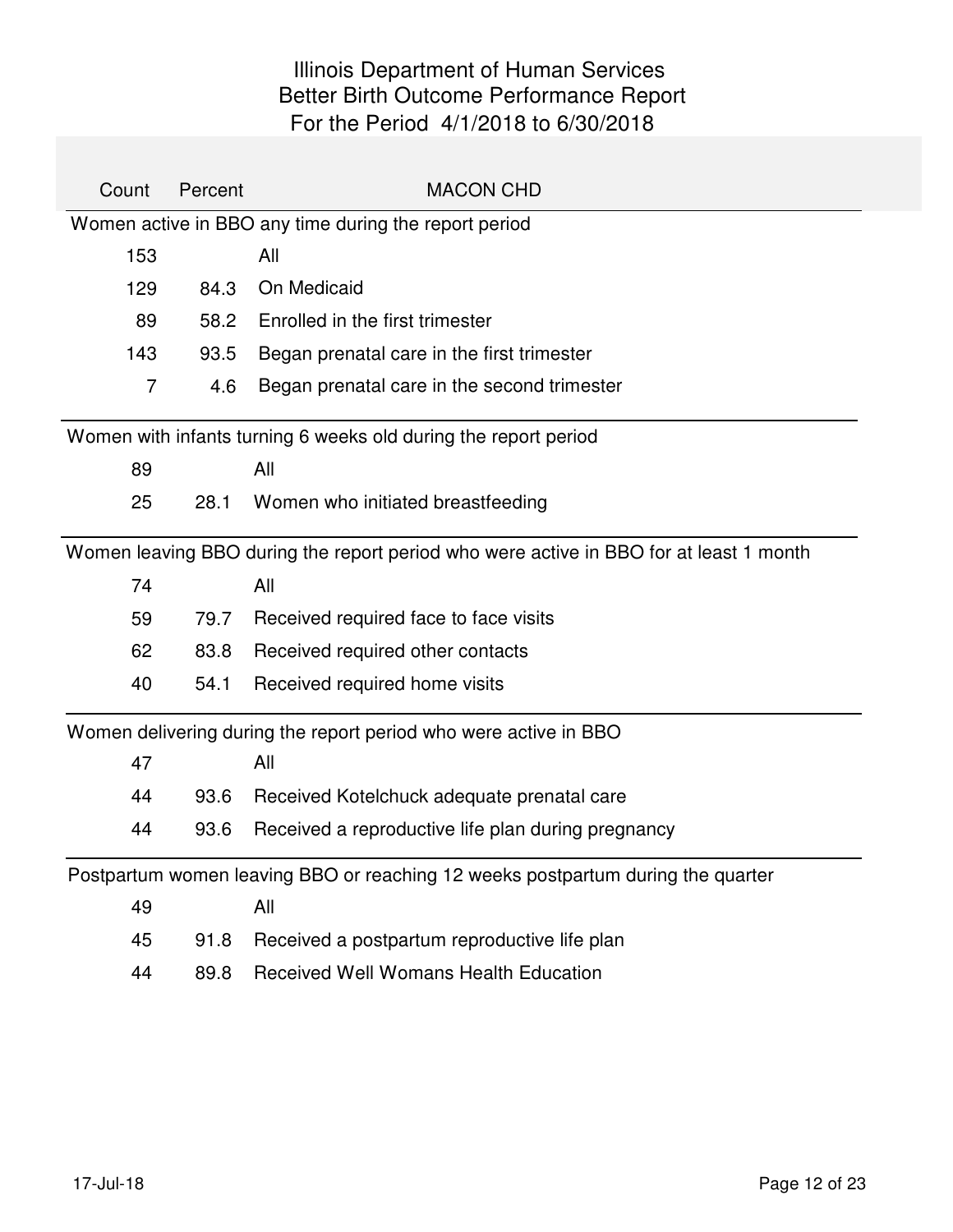| Count          | Percent | <b>MASON CHD</b>                                                                       |
|----------------|---------|----------------------------------------------------------------------------------------|
|                |         | Women active in BBO any time during the report period                                  |
| 44             |         | All                                                                                    |
| 30             | 68.2    | On Medicaid                                                                            |
| 25             | 56.8    | Enrolled in the first trimester                                                        |
| 34             | 77.3    | Began prenatal care in the first trimester                                             |
| 1              | 2.3     | Began prenatal care in the second trimester                                            |
|                |         | Women with infants turning 6 weeks old during the report period                        |
| 15             |         | All                                                                                    |
| 6              | 40.0    | Women who initiated breastfeeding                                                      |
|                |         | Women leaving BBO during the report period who were active in BBO for at least 1 month |
| 9              |         | All                                                                                    |
| 8              | 88.9    | Received required face to face visits                                                  |
| 6              | 66.7    | Received required other contacts                                                       |
| $\overline{2}$ | 22.2    | Received required home visits                                                          |
|                |         | Women delivering during the report period who were active in BBO                       |
| 5              |         | All                                                                                    |
| 4              | 80.0    | Received Kotelchuck adequate prenatal care                                             |
| 5              | 100.0   | Received a reproductive life plan during pregnancy                                     |
|                |         | Postpartum women leaving BBO or reaching 12 weeks postpartum during the quarter        |
| 9              |         | All                                                                                    |
| 8              | 88.9    | Received a postpartum reproductive life plan                                           |
| 8              | 88.9    | <b>Received Well Womans Health Education</b>                                           |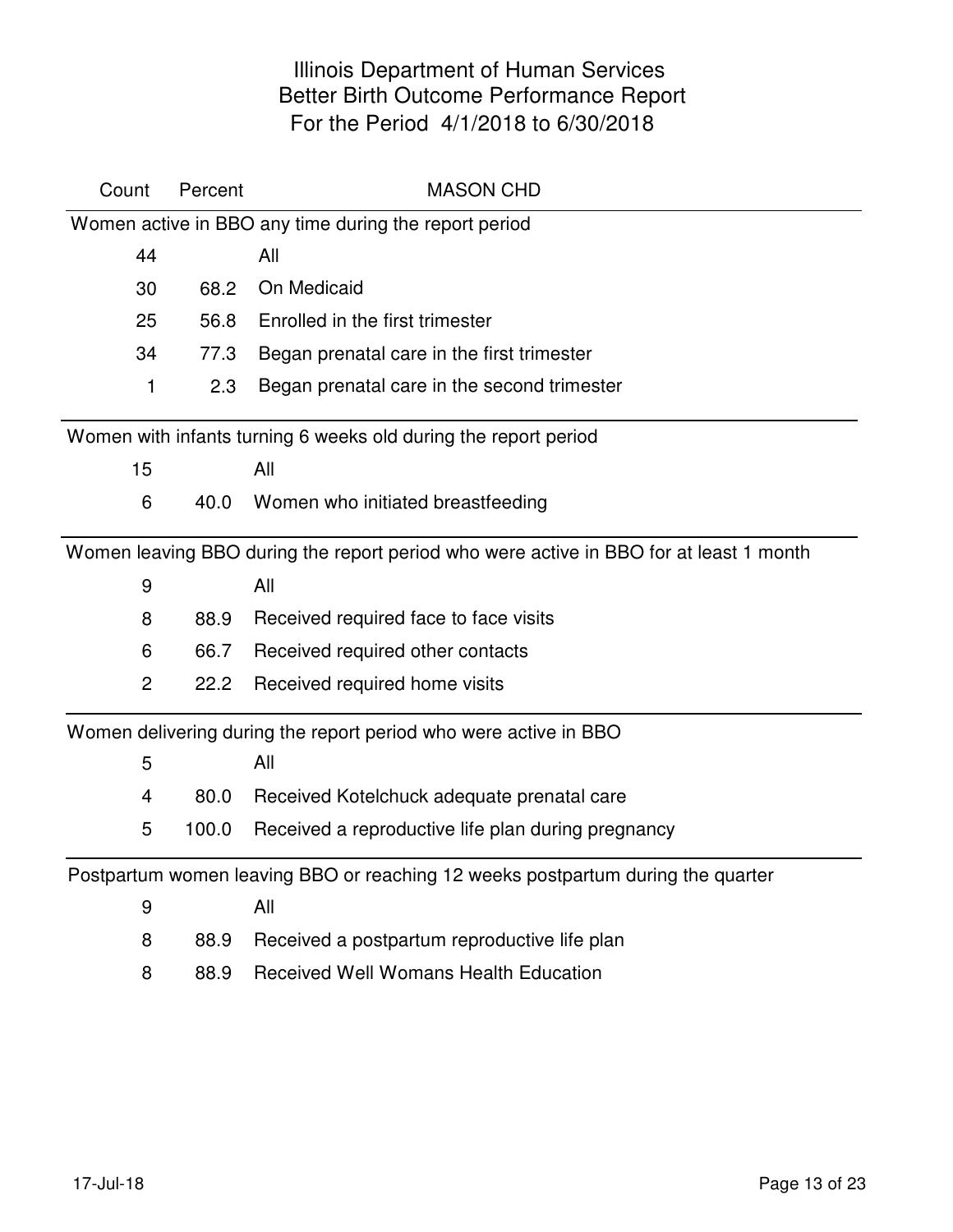| Count | Percent | <b>MCLEAN CHD</b>                                                                      |
|-------|---------|----------------------------------------------------------------------------------------|
|       |         | Women active in BBO any time during the report period                                  |
| 179   |         | All                                                                                    |
| 139   | 77.7    | On Medicaid                                                                            |
| 124   | 69.3    | Enrolled in the first trimester                                                        |
| 144   | 80.4    | Began prenatal care in the first trimester                                             |
| 10    | 5.6     | Began prenatal care in the second trimester                                            |
|       |         | Women with infants turning 6 weeks old during the report period                        |
| 81    |         | All                                                                                    |
| 30    | 37.0    | Women who initiated breastfeeding                                                      |
|       |         | Women leaving BBO during the report period who were active in BBO for at least 1 month |
| 41    |         | All                                                                                    |
| 26    | 63.4    | Received required face to face visits                                                  |
| 32    | 78.0    | Received required other contacts                                                       |
| 19    | 46.3    | Received required home visits                                                          |
|       |         | Women delivering during the report period who were active in BBO                       |
| 33    |         | All                                                                                    |
| 21    | 63.6    | Received Kotelchuck adequate prenatal care                                             |
| 33    | 100.0   | Received a reproductive life plan during pregnancy                                     |
|       |         | Postpartum women leaving BBO or reaching 12 weeks postpartum during the quarter        |
| 44    |         | All                                                                                    |
| 30    | 68.2    | Received a postpartum reproductive life plan                                           |
| 12    | 27.3    | <b>Received Well Womans Health Education</b>                                           |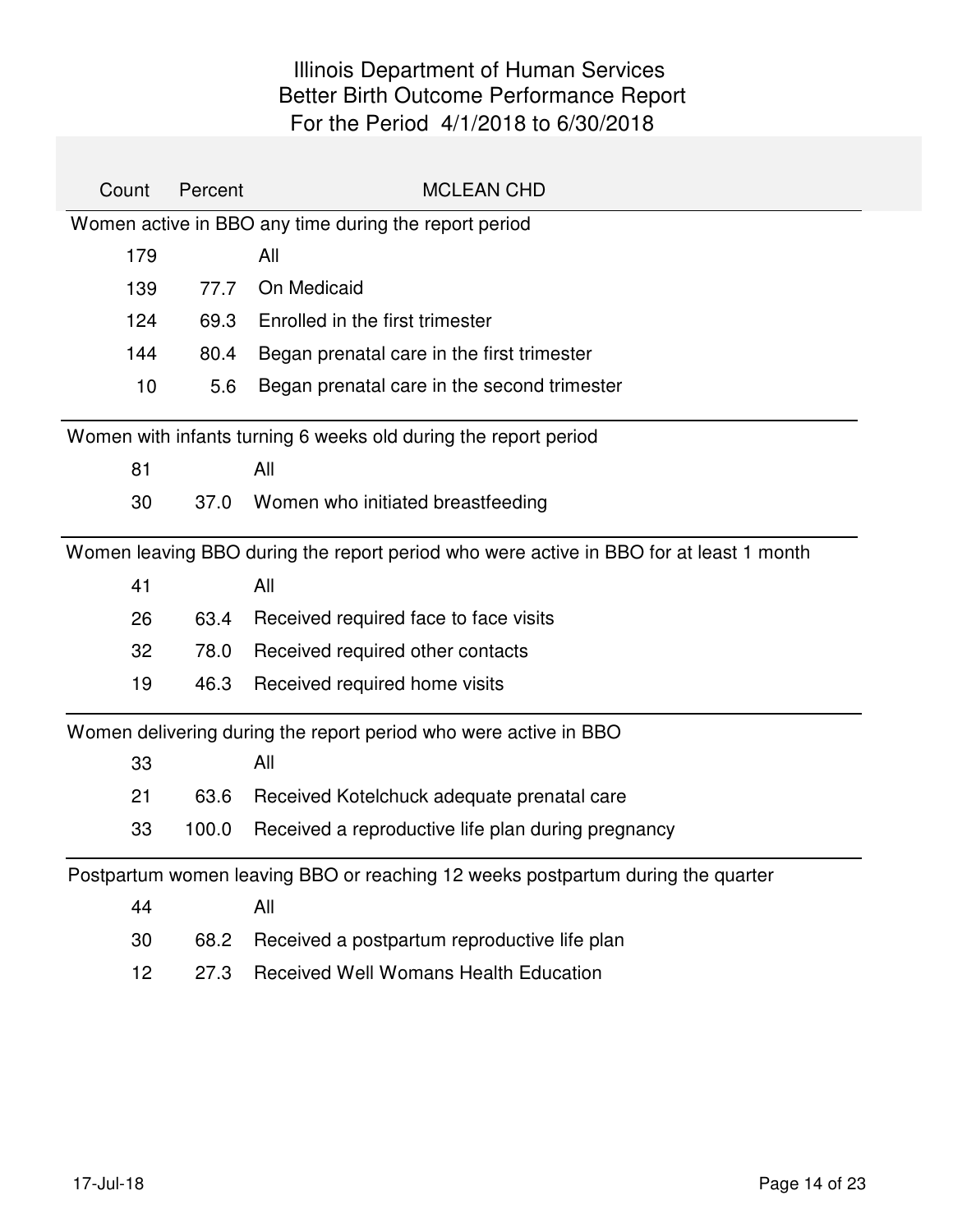| Count          | Percent | <b>NEAR NORTH HS - WINFIELD MOODY</b>                                                  |
|----------------|---------|----------------------------------------------------------------------------------------|
|                |         | Women active in BBO any time during the report period                                  |
| 49             |         | All                                                                                    |
| 30             | 61.2    | On Medicaid                                                                            |
| 29             | 59.2    | Enrolled in the first trimester                                                        |
| 45             | 91.8    | Began prenatal care in the first trimester                                             |
| 3              | 6.1     | Began prenatal care in the second trimester                                            |
|                |         | Women with infants turning 6 weeks old during the report period                        |
| 26             |         | All                                                                                    |
| 14             | 53.8    | Women who initiated breastfeeding                                                      |
|                |         | Women leaving BBO during the report period who were active in BBO for at least 1 month |
| 17             |         | All                                                                                    |
| 8              | 47.1    | Received required face to face visits                                                  |
| 2              | 11.8    | Received required other contacts                                                       |
| $\overline{2}$ | 11.8    | Received required home visits                                                          |
|                |         | Women delivering during the report period who were active in BBO                       |
| 14             |         | All                                                                                    |
| 11             | 78.6    | Received Kotelchuck adequate prenatal care                                             |
| 11             | 78.6    | Received a reproductive life plan during pregnancy                                     |
|                |         | Postpartum women leaving BBO or reaching 12 weeks postpartum during the quarter        |
| 13             |         | All                                                                                    |
| $\mathbf 0$    | 0.0     | Received a postpartum reproductive life plan                                           |
| $\mathbf 0$    | 0.0     | <b>Received Well Womans Health Education</b>                                           |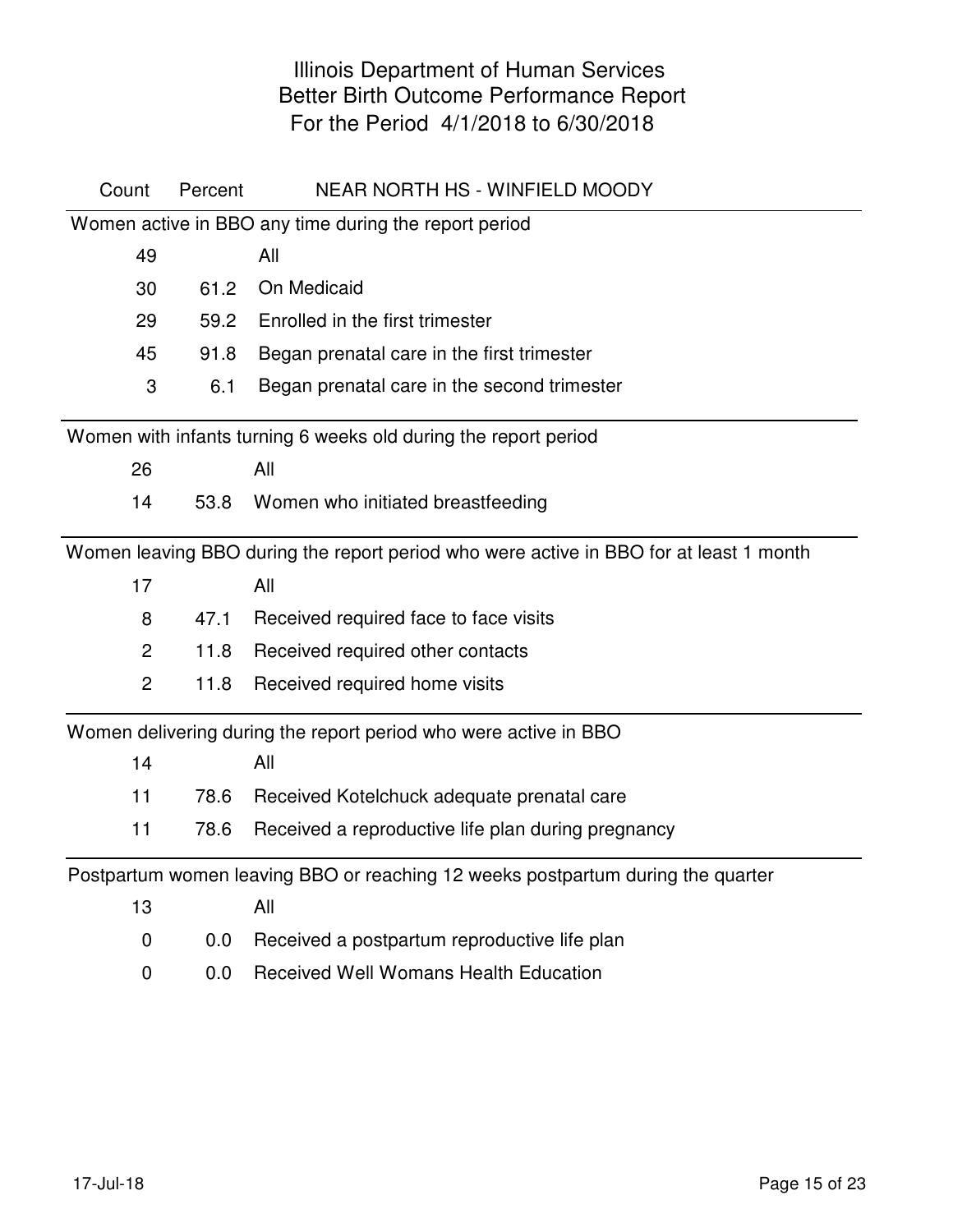| Count          | Percent | <b>SANGAMON CHD</b>                                                                    |
|----------------|---------|----------------------------------------------------------------------------------------|
|                |         | Women active in BBO any time during the report period                                  |
| 61             |         | All                                                                                    |
| 42             | 68.9    | On Medicaid                                                                            |
| 25             | 41.0    | Enrolled in the first trimester                                                        |
| 55             | 90.2    | Began prenatal care in the first trimester                                             |
| $\overline{2}$ | 3.3     | Began prenatal care in the second trimester                                            |
|                |         | Women with infants turning 6 weeks old during the report period                        |
| 6              |         | All                                                                                    |
| $\mathbf 0$    | 0.0     | Women who initiated breastfeeding                                                      |
|                |         | Women leaving BBO during the report period who were active in BBO for at least 1 month |
| 4              |         | All                                                                                    |
| 2              | 50.0    | Received required face to face visits                                                  |
| 4              | 100.0   | Received required other contacts                                                       |
| 0              | 0.0     | Received required home visits                                                          |
|                |         | Women delivering during the report period who were active in BBO                       |
| 9              |         | All                                                                                    |
| 4              | 44.4    | Received Kotelchuck adequate prenatal care                                             |
| 9              | 100.0   | Received a reproductive life plan during pregnancy                                     |
|                |         | Postpartum women leaving BBO or reaching 12 weeks postpartum during the quarter        |
| 3              |         | All                                                                                    |
| $\overline{0}$ | 0.0     | Received a postpartum reproductive life plan                                           |
| 1              | 33.3    | <b>Received Well Womans Health Education</b>                                           |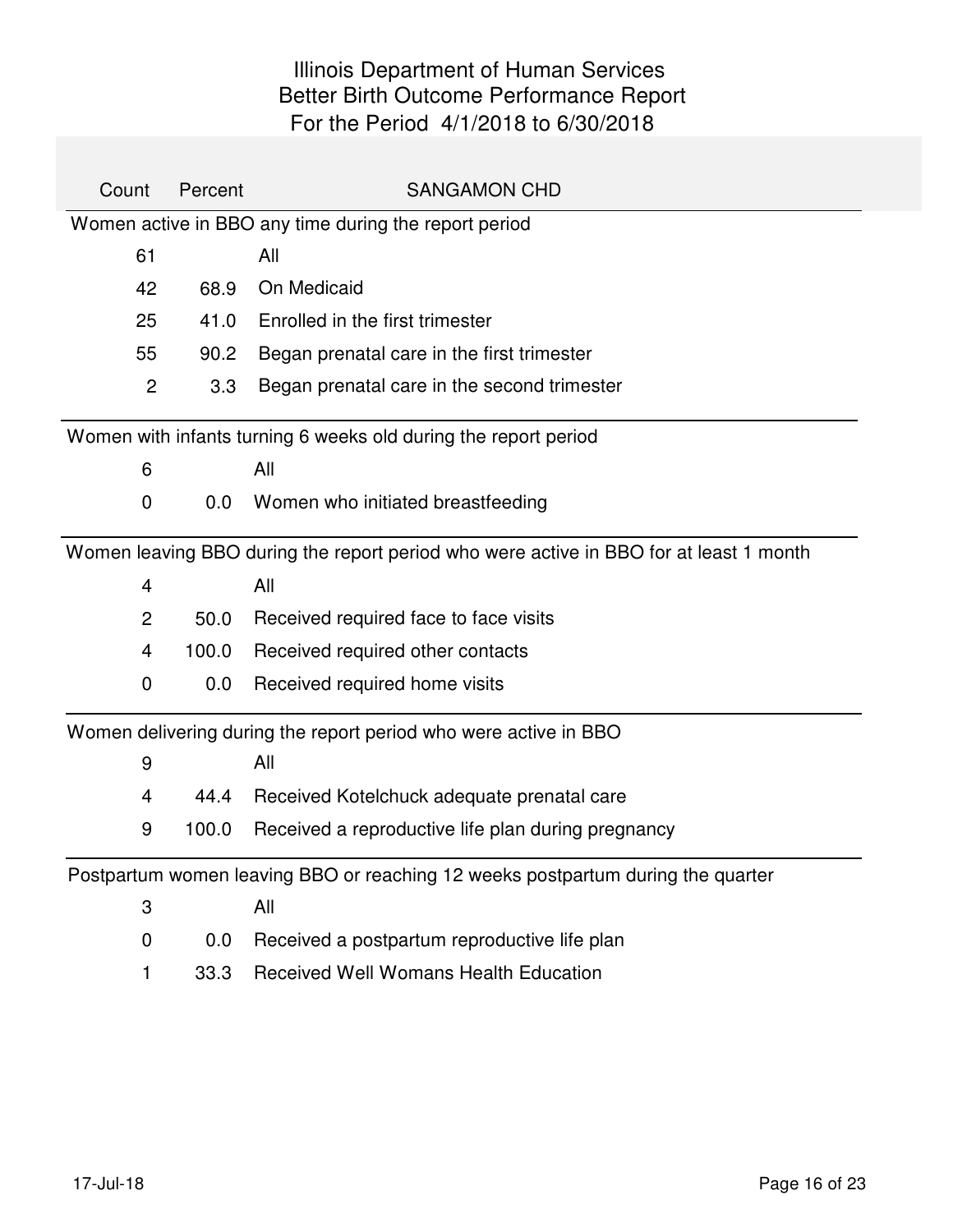| Count          | Percent | <b>SINAI COMMUNITY INSTITUE</b>                                                        |
|----------------|---------|----------------------------------------------------------------------------------------|
|                |         | Women active in BBO any time during the report period                                  |
| 144            |         | All                                                                                    |
| 97             | 67.4    | On Medicaid                                                                            |
| 50             | 34.7    | Enrolled in the first trimester                                                        |
| 136            | 94.4    | Began prenatal care in the first trimester                                             |
| $\overline{4}$ | 2.8     | Began prenatal care in the second trimester                                            |
|                |         | Women with infants turning 6 weeks old during the report period                        |
| 71             |         | All                                                                                    |
| 20             | 28.2    | Women who initiated breastfeeding                                                      |
|                |         | Women leaving BBO during the report period who were active in BBO for at least 1 month |
| 43             |         | All                                                                                    |
| $\overline{7}$ | 16.3    | Received required face to face visits                                                  |
| 11             | 25.6    | Received required other contacts                                                       |
| $\overline{7}$ | 16.3    | Received required home visits                                                          |
|                |         | Women delivering during the report period who were active in BBO                       |
| 34             |         | All                                                                                    |
| 22             | 64.7    | Received Kotelchuck adequate prenatal care                                             |
| 24             | 70.6    | Received a reproductive life plan during pregnancy                                     |
|                |         | Postpartum women leaving BBO or reaching 12 weeks postpartum during the quarter        |
| 41             |         | All                                                                                    |
| 20             | 48.8    | Received a postpartum reproductive life plan                                           |
| 23             | 56.1    | <b>Received Well Womans Health Education</b>                                           |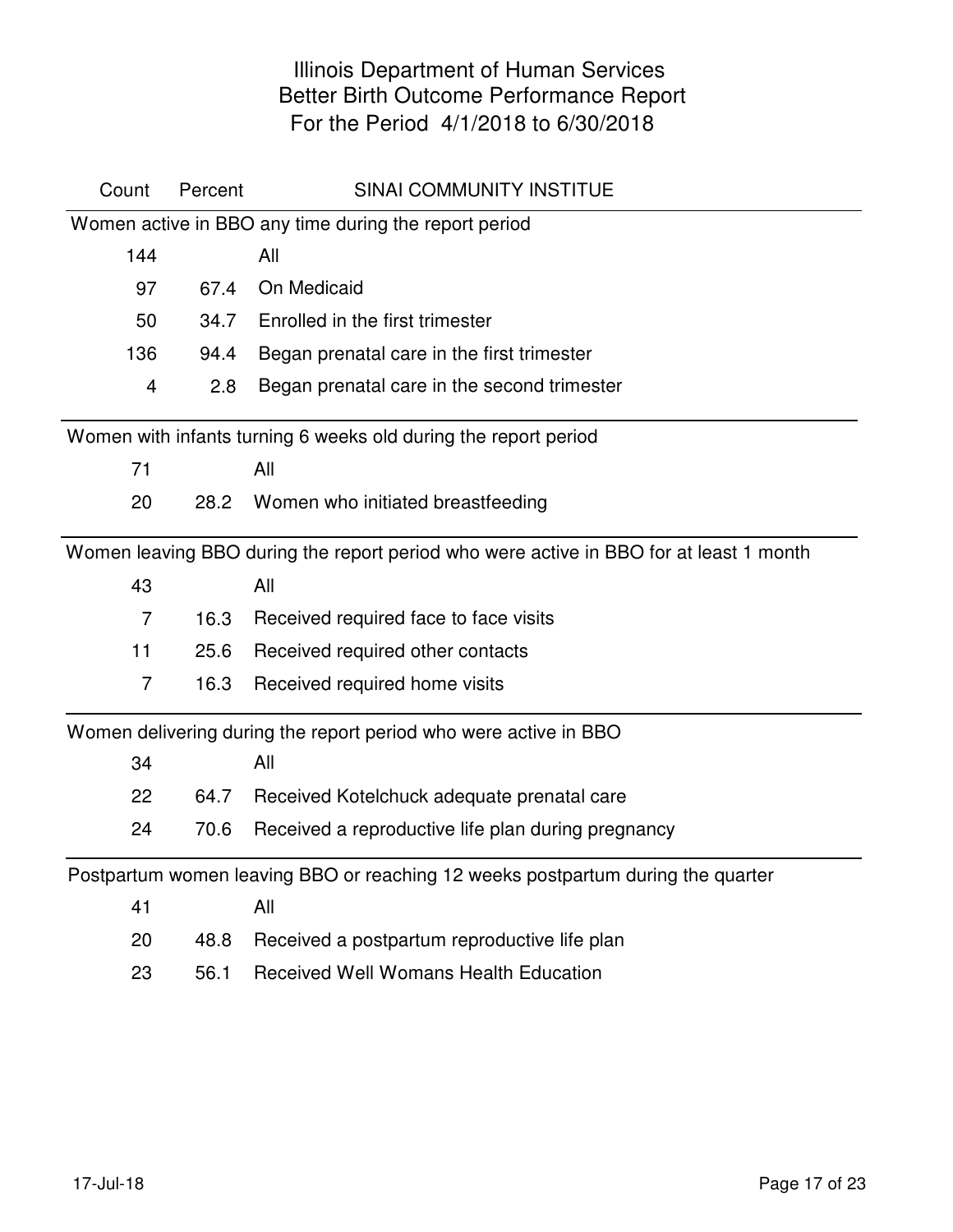| Count          | Percent | <b>ST CLAIR CHD</b>                                                                    |
|----------------|---------|----------------------------------------------------------------------------------------|
|                |         | Women active in BBO any time during the report period                                  |
| 94             |         | All                                                                                    |
| 67             | 71.3    | On Medicaid                                                                            |
| 31             | 33.0    | Enrolled in the first trimester                                                        |
| 84             | 89.4    | Began prenatal care in the first trimester                                             |
| $\overline{2}$ | 2.1     | Began prenatal care in the second trimester                                            |
|                |         | Women with infants turning 6 weeks old during the report period                        |
| 46             |         | All                                                                                    |
| 17             | 37.0    | Women who initiated breastfeeding                                                      |
|                |         | Women leaving BBO during the report period who were active in BBO for at least 1 month |
| 29             |         | All                                                                                    |
| 26             | 89.7    | Received required face to face visits                                                  |
| 28             | 96.6    | Received required other contacts                                                       |
| 17             | 58.6    | Received required home visits                                                          |
|                |         | Women delivering during the report period who were active in BBO                       |
| 21             |         | All                                                                                    |
| 20             | 95.2    | Received Kotelchuck adequate prenatal care                                             |
| 20             | 95.2    | Received a reproductive life plan during pregnancy                                     |
|                |         | Postpartum women leaving BBO or reaching 12 weeks postpartum during the quarter        |
| 25             |         | All                                                                                    |
| 24             | 96.0    | Received a postpartum reproductive life plan                                           |
| 25             | 100.0   | <b>Received Well Womans Health Education</b>                                           |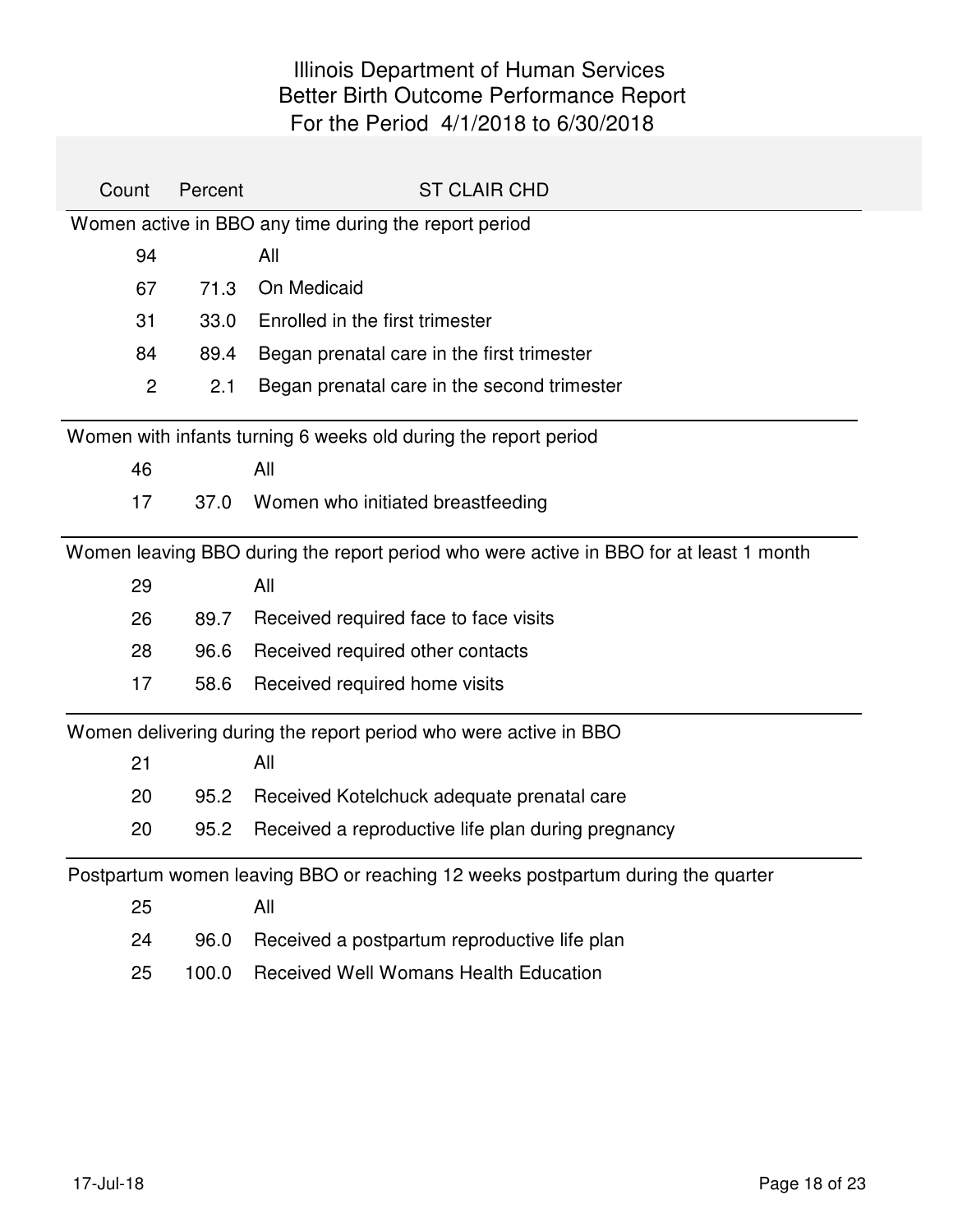| Count          | Percent | <b>TASC</b>                                                                            |
|----------------|---------|----------------------------------------------------------------------------------------|
|                |         | Women active in BBO any time during the report period                                  |
| 44             |         | All                                                                                    |
| 35             | 79.5    | On Medicaid                                                                            |
| 13             | 29.5    | Enrolled in the first trimester                                                        |
| 36             | 81.8    | Began prenatal care in the first trimester                                             |
| $\overline{4}$ | 9.1     | Began prenatal care in the second trimester                                            |
|                |         | Women with infants turning 6 weeks old during the report period                        |
| 29             |         | All                                                                                    |
| 13             | 44.8    | Women who initiated breastfeeding                                                      |
|                |         | Women leaving BBO during the report period who were active in BBO for at least 1 month |
| 18             |         | All                                                                                    |
| 3              | 16.7    | Received required face to face visits                                                  |
| 16             | 88.9    | Received required other contacts                                                       |
| 1              | 5.6     | Received required home visits                                                          |
|                |         | Women delivering during the report period who were active in BBO                       |
| 12             |         | All                                                                                    |
| 9              | 75.0    | Received Kotelchuck adequate prenatal care                                             |
| 11             | 91.7    | Received a reproductive life plan during pregnancy                                     |
|                |         | Postpartum women leaving BBO or reaching 12 weeks postpartum during the quarter        |
| 16             |         | All                                                                                    |
| 3              | 18.8    | Received a postpartum reproductive life plan                                           |
| 0              | 0.0     | <b>Received Well Womans Health Education</b>                                           |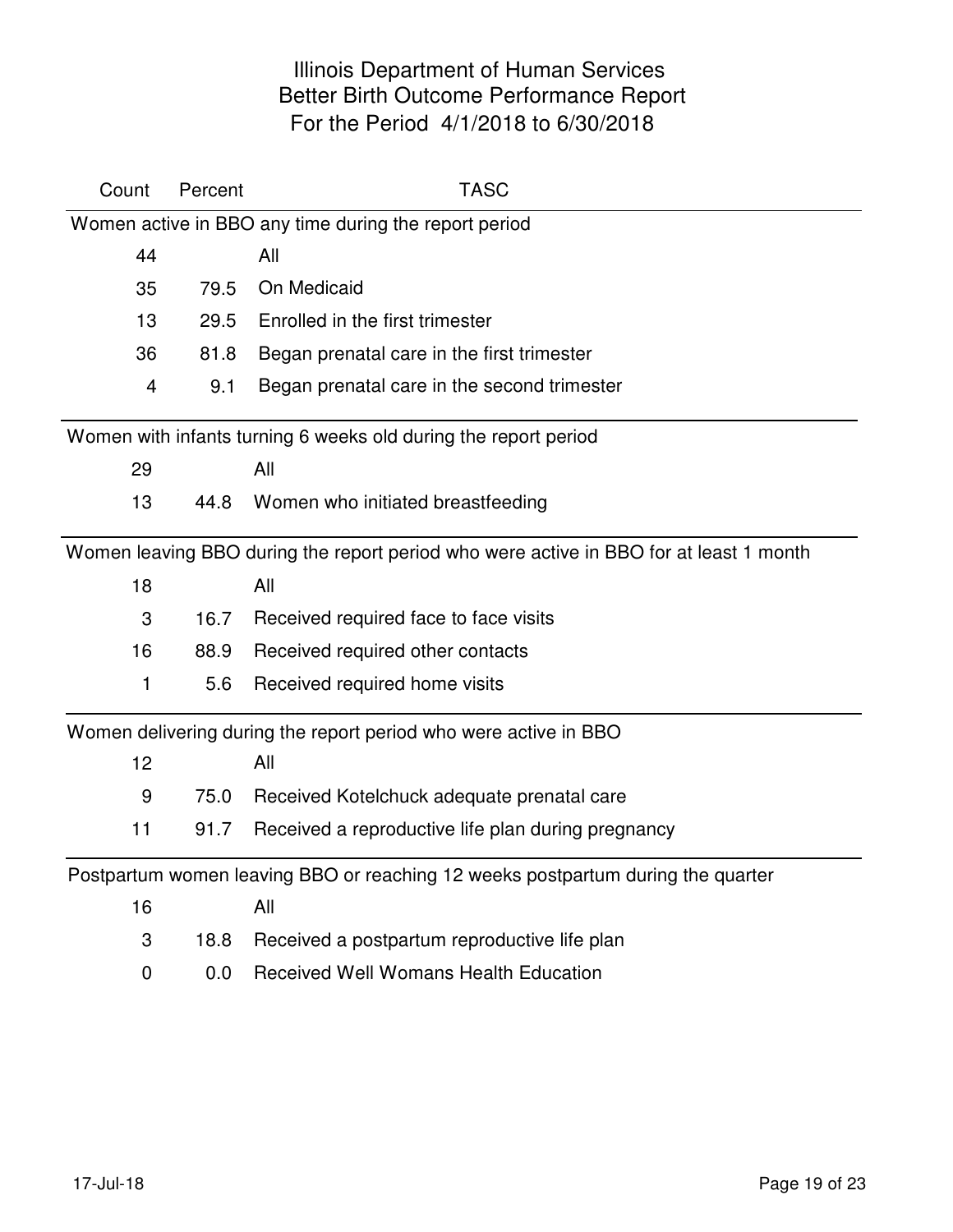| Count | Percent                                                         | <b>TAZEWELL CHD</b>                                                                    |  |  |
|-------|-----------------------------------------------------------------|----------------------------------------------------------------------------------------|--|--|
|       |                                                                 | Women active in BBO any time during the report period                                  |  |  |
| 94    |                                                                 | All                                                                                    |  |  |
| 52    | 55.3                                                            | On Medicaid                                                                            |  |  |
| 45    | 47.9                                                            | Enrolled in the first trimester                                                        |  |  |
| 66    | 70.2                                                            | Began prenatal care in the first trimester                                             |  |  |
| 6     | 6.4                                                             | Began prenatal care in the second trimester                                            |  |  |
|       | Women with infants turning 6 weeks old during the report period |                                                                                        |  |  |
| 36    |                                                                 | All                                                                                    |  |  |
| 12    | 33.3                                                            | Women who initiated breastfeeding                                                      |  |  |
|       |                                                                 | Women leaving BBO during the report period who were active in BBO for at least 1 month |  |  |
| 27    |                                                                 | All                                                                                    |  |  |
| 17    | 63.0                                                            | Received required face to face visits                                                  |  |  |
| 25    | 92.6                                                            | Received required other contacts                                                       |  |  |
| 10    | 37.0                                                            | Received required home visits                                                          |  |  |
|       |                                                                 | Women delivering during the report period who were active in BBO                       |  |  |
| 24    |                                                                 | All                                                                                    |  |  |
| 17    | 70.8                                                            | Received Kotelchuck adequate prenatal care                                             |  |  |
| 24    | 100.0                                                           | Received a reproductive life plan during pregnancy                                     |  |  |
|       |                                                                 | Postpartum women leaving BBO or reaching 12 weeks postpartum during the quarter        |  |  |
| 18    |                                                                 | All                                                                                    |  |  |
| 16    | 88.9                                                            | Received a postpartum reproductive life plan                                           |  |  |
| 15    | 83.3                                                            | <b>Received Well Womans Health Education</b>                                           |  |  |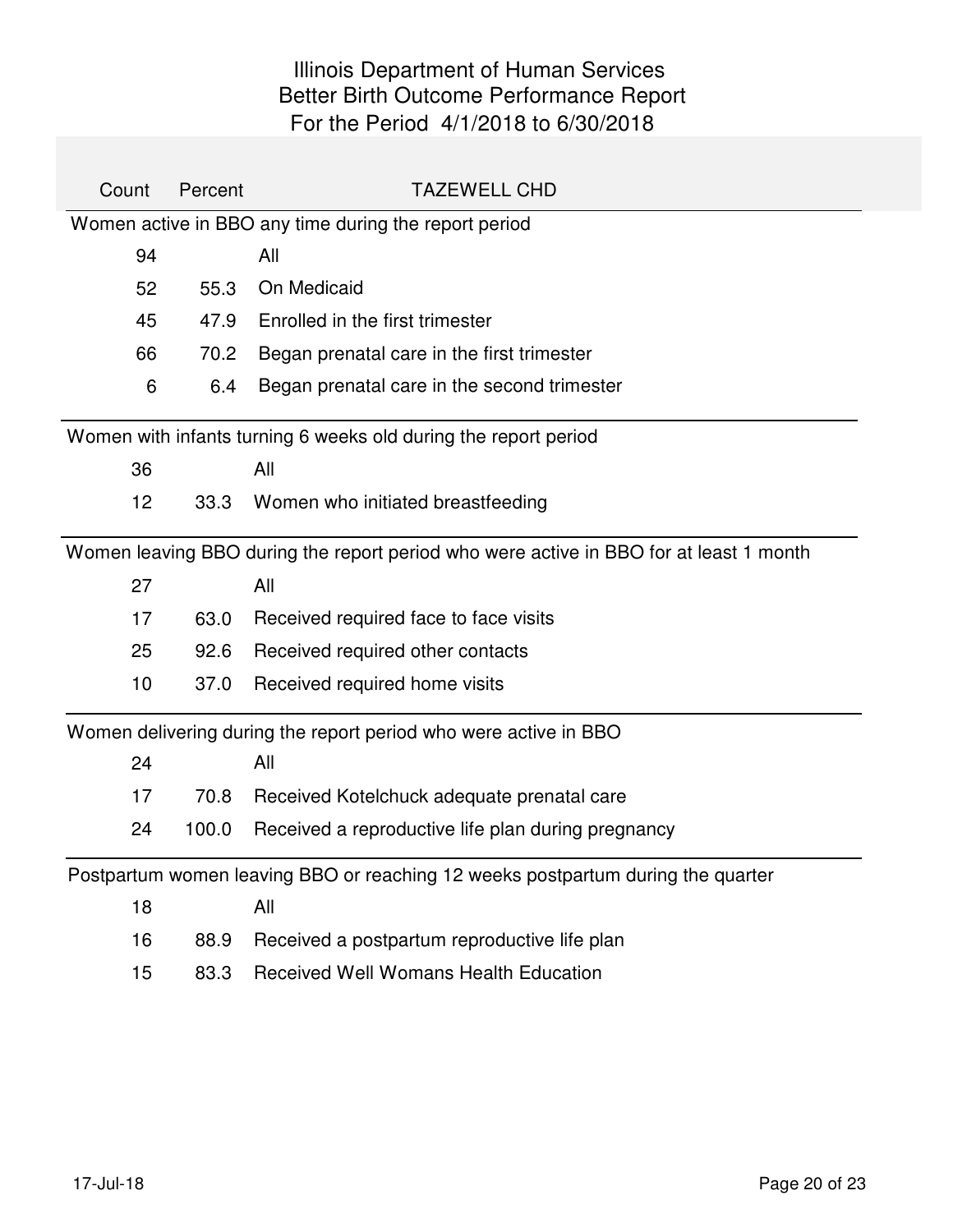| Count            | Percent | <b>VNA FOX VALLEY</b>                                                                  |
|------------------|---------|----------------------------------------------------------------------------------------|
|                  |         | Women active in BBO any time during the report period                                  |
| 49               |         | All                                                                                    |
| 21               | 42.9    | On Medicaid                                                                            |
| 31               | 63.3    | Enrolled in the first trimester                                                        |
| 43               | 87.8    | Began prenatal care in the first trimester                                             |
| $\overline{2}$   | 4.1     | Began prenatal care in the second trimester                                            |
|                  |         | Women with infants turning 6 weeks old during the report period                        |
| 21               |         | All                                                                                    |
| 6                | 28.6    | Women who initiated breastfeeding                                                      |
|                  |         | Women leaving BBO during the report period who were active in BBO for at least 1 month |
| 14               |         | All                                                                                    |
| 13               | 92.9    | Received required face to face visits                                                  |
| 13               | 92.9    | Received required other contacts                                                       |
| 9                | 64.3    | Received required home visits                                                          |
|                  |         | Women delivering during the report period who were active in BBO                       |
| 9                |         | All                                                                                    |
| 9                | 100.0   | Received Kotelchuck adequate prenatal care                                             |
| 9                | 100.0   | Received a reproductive life plan during pregnancy                                     |
|                  |         | Postpartum women leaving BBO or reaching 12 weeks postpartum during the quarter        |
| $\boldsymbol{9}$ |         | All                                                                                    |
| $\overline{7}$   | 77.8    | Received a postpartum reproductive life plan                                           |
| 7                | 77.8    | <b>Received Well Womans Health Education</b>                                           |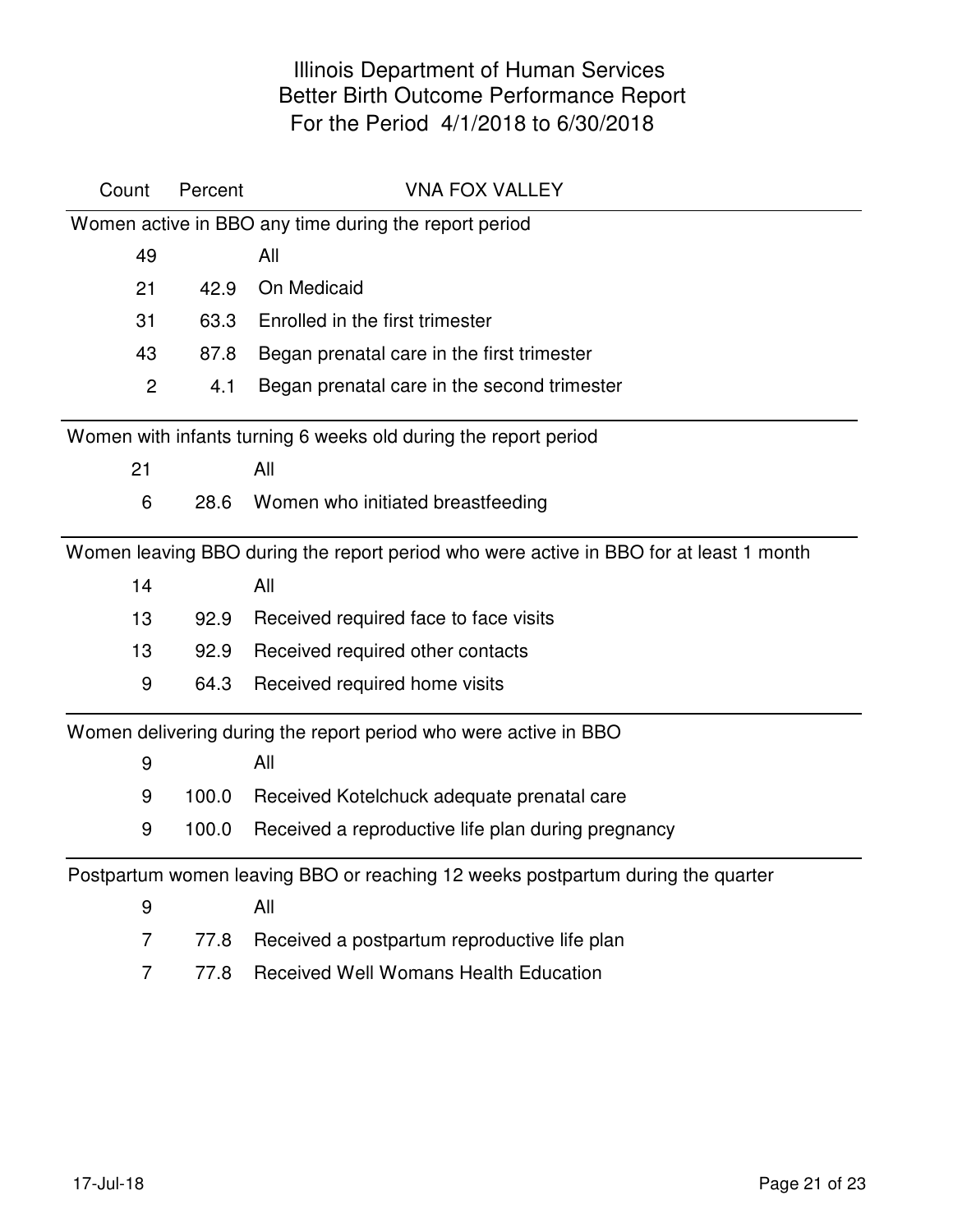| Count | Percent | <b>WILL CHD</b>                                                                        |
|-------|---------|----------------------------------------------------------------------------------------|
|       |         | Women active in BBO any time during the report period                                  |
| 97    |         | All                                                                                    |
| 61    | 62.9    | On Medicaid                                                                            |
| 56    | 57.7    | Enrolled in the first trimester                                                        |
| 86    | 88.7    | Began prenatal care in the first trimester                                             |
| 3     | 3.1     | Began prenatal care in the second trimester                                            |
|       |         | Women with infants turning 6 weeks old during the report period                        |
| 45    |         | All                                                                                    |
| 16    | 35.6    | Women who initiated breastfeeding                                                      |
|       |         | Women leaving BBO during the report period who were active in BBO for at least 1 month |
| 30    |         | All                                                                                    |
| 29    | 96.7    | Received required face to face visits                                                  |
| 29    | 96.7    | Received required other contacts                                                       |
| 23    | 76.7    | Received required home visits                                                          |
|       |         | Women delivering during the report period who were active in BBO                       |
| 17    |         | All                                                                                    |
| 16    | 94.1    | Received Kotelchuck adequate prenatal care                                             |
| 17    | 100.0   | Received a reproductive life plan during pregnancy                                     |
|       |         | Postpartum women leaving BBO or reaching 12 weeks postpartum during the quarter        |
| 23    |         | All                                                                                    |
| 23    | 100.0   | Received a postpartum reproductive life plan                                           |
| 23    | 100.0   | <b>Received Well Womans Health Education</b>                                           |